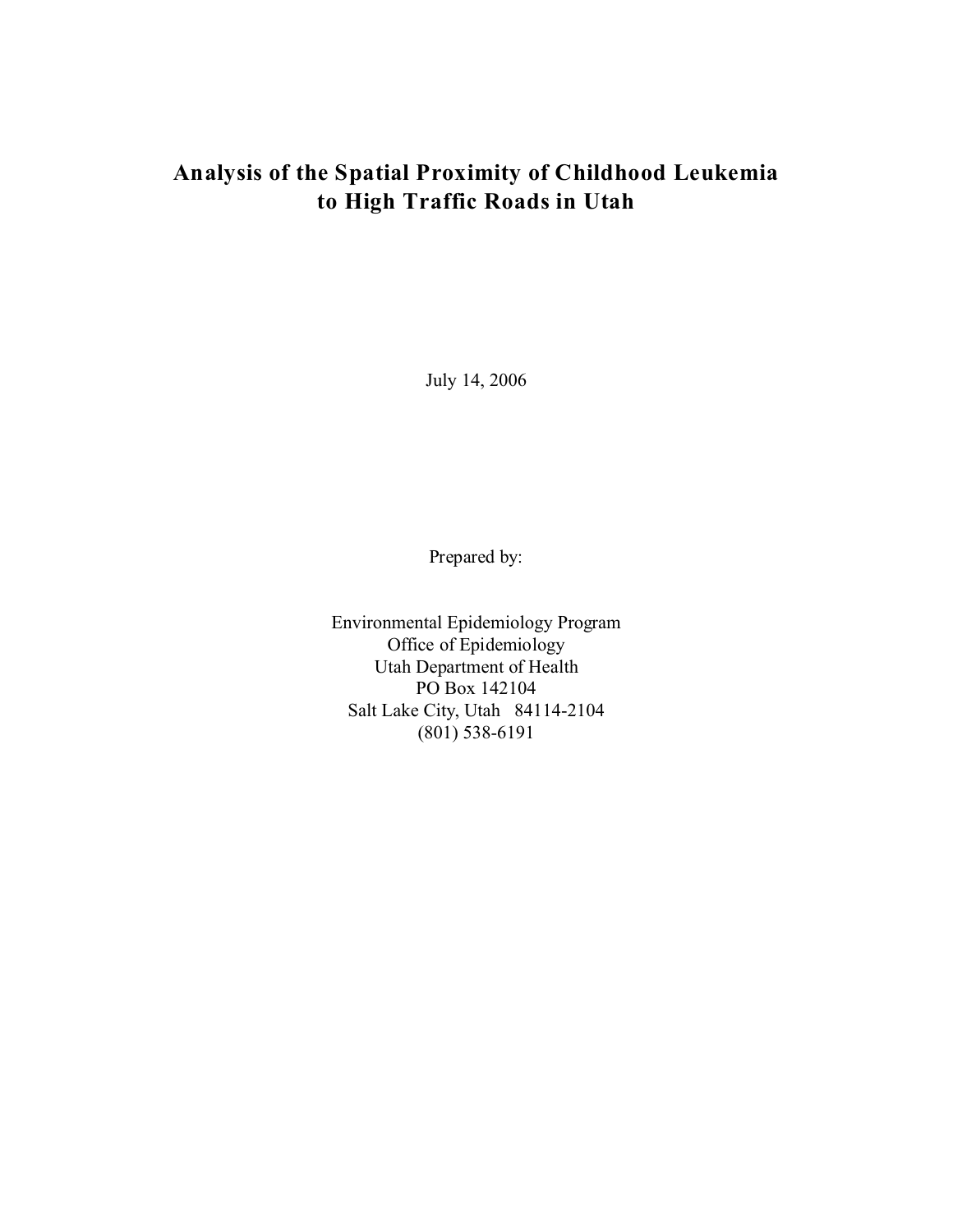# **Analysis of the Spatial Proximity of Childhood Leukemia to High Traffic Roads in Utah**

#### **SUMMARY**

Leukemias are malignant neoplasms of hematopoietic stem cells. Childhood leukemias are the most common cancers affecting children. Animal and occupational exposure studies implicate benzene as a causal risk factor for leukemia. Children are exposed to benzene in ambient indoor and outdoor air. Automotive combustion is a major contributor to outdoor ambient air concentrations of benzene. This study explores the spatial association of children residing in four Utah urban counties who have developed leukemia between 1973 and 2001. Of 465 geocodeable cases of children diagnosed with leukemia in four urban counties; 372 were acute lymphocytic cases, 56 acute myeloid cases, 6 chronic myeloid and the rest other acute forms. Cases were geocoded to the 2000 census blocks that they lived in at the time of diagnosis. Census blocks were classified as close or distant based on spatial proximity to major roads. Census block child populations were assigned to proximity exposure zones and dispersion modeled air concentration exposure zones either by an area intersect method or by the area centroid point using geographic information system technology. Proximity exposure zones were in 30 meter increments to 300 meters. Modeled exposure zones were in 1.0  $\mu$ g/m<sup>3</sup> modeled concentration levels (0.01 - 1.0 to  $>$ 5  $\mu$ g/m<sup>3</sup>). The comparison population for computing the relative risk (RR) for each exposure zone was those children living more than 300 meters from any major road way (for proximity zones) or those children living in areas with  $\leq 0.01 \mu g/m^3$  modeled benzene air levels (for modeled exposure zones). The RR and 95% confidence limits (CL) of the cumulative childhood population living in each exposure. Children living in close proximity to roads (< 150 meters) appear to have an increased risk for all types of childhood leukemia and for myelogenous leukemia. Significant risk was also found for some modeled air concentration exposure zones. These findings suggest an association between increased incidences of childhood leukemia and living in close proximity to high-density traffic roadways. However, this study does not account for some spatially associated potential confounding factors. Additional study of measures of childhood exposure to ambient air levels of benzene through ambient air benzene monitoring and biomonitoring is needed.

### **BACKGROUND**

#### *Childhood Leukemia*

Childhood leukemias are the most common cancer affecting children under the age of 15. Approximately 2,300 children and adolescents younger than 15 years of age are diagnosed with leukemia each year in the U.S. (Buffler et. al. 2005). Acute forms (lymphocytic and myeloid) of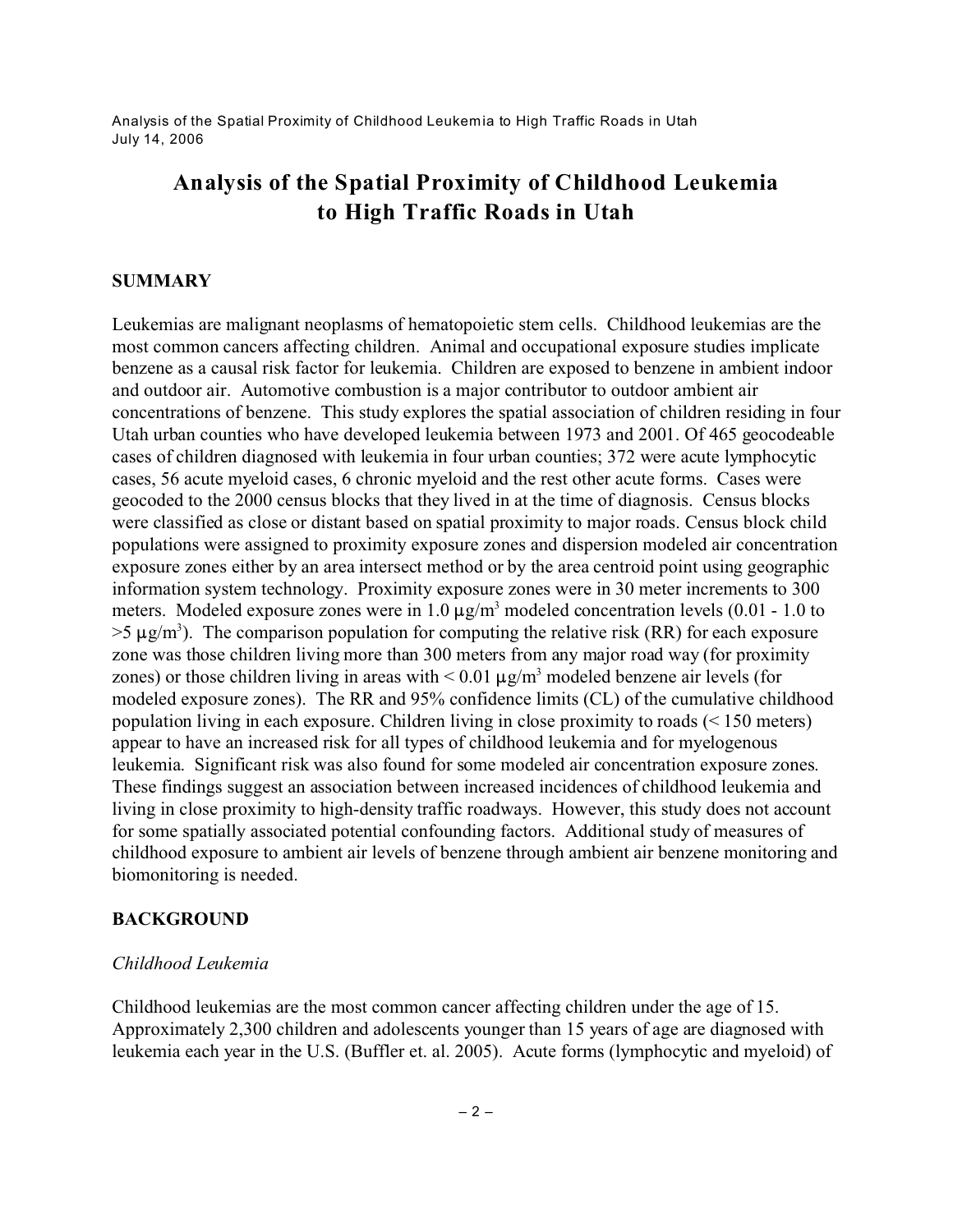leukemia account for nearly all childhood leukemia cases. In the United States, the incidence trend for childhood acute lymphocytic leukemia (ALL, also known as acute lymphoblastic leukemia) has been increasing over the past 20 years with an estimated annual percentage change of 0.9% and account for between 75% and 80% of childhood leukemia cases. Acute myelogenous leukemia (AML, also known as acute myeloid leukemia or acute nonlymphocytic leukemia or ANLL) incidence trend has remained the same for the past 20 years and account for 15% to 20% of childhood leukemia cases (Smith 1996, Smith & Zhang 1998, Reis et. al. 1999, Bauer et. al. 2003, Lamb 2004).

Benzene has been implicated in development of childhood leukemia. Animal toxicology and occupational cohort studies have linked benzene exposure to development of leukemia (IARC 1982, IARC 1987, IARC 1989, ATSDR 1997, EPA 1998, ATSDR 2000, EPA 2000). Children may develop leukemia as a result of exposure to benzene through several exposure pathways including childhood exposure to environmental benzene in the air or water and trans-placental maternal exposure (Dowty et. al. 1976, Ghantous & Danielsson 1986).

#### *Sources of Benzene in the Environment*

Benzene is a natural component of crude and refined petroleum and has been one of the world's major commodity chemicals. The industrial uses and subsequent occupational exposures for benzene have been well documented (Wallace 1989, Wallace 1996, ATSDR 1997, ATSDR 2000, EPA 2000). Indoor air concentrations are derived from infiltration of outdoor air, use of benzene containing products in the home, and smoke from tobacco products. Cigarette smoke represents about half of the benzene to which the general population is exposed. Levels may be increased in homes with attached garages. Seasonal variations occur with higher levels found in the fall and winter when buildings are less well ventilated (ATSDR 2000).

Mobile sources (vehicles) are a major contributor to outdoor ambient air concentrations of benzene (Wallace 1989, Wallace 1996, Weisel et. al. 1996, Barbieri et. al. 2002). Other sources for outdoor airborne benzene include combustion of fossil fuels small gasoline engines, discharges from petroleum processing and manufacturing facilities, and discharges from chemical and chemical product manufacturing facilities (Wallace et. al. 1987, Wallace 1996, Barbieri et. al. 2002). Close proximity to hazardous waste sites, land fills, petroleum-refining operations, petrochemical manufacturing sites, gas stations or leaking underground storage tanks contribute to increased outdoor and indoor air concentrations (ATSDR 2000).

The global average outdoor air concentration of benzene is  $6 \mu g/m^3$  (1.8 parts per billion, ppb) (range 2-9  $\mu$ g/m<sup>3</sup> or 0.6 - 2.8 ppb) (ATSDR 2000). Ambient air sampling in thirty-nine cities in the United States by the U.S. Environmental Protection Agency, in the morning hours (6-9 A.M.), during the summer months (June-September), during 1984, 1985 and 1986, found the median ambient air concentrations to be 12.6 ppb (range of measures was 1.0 - 273 ppb). The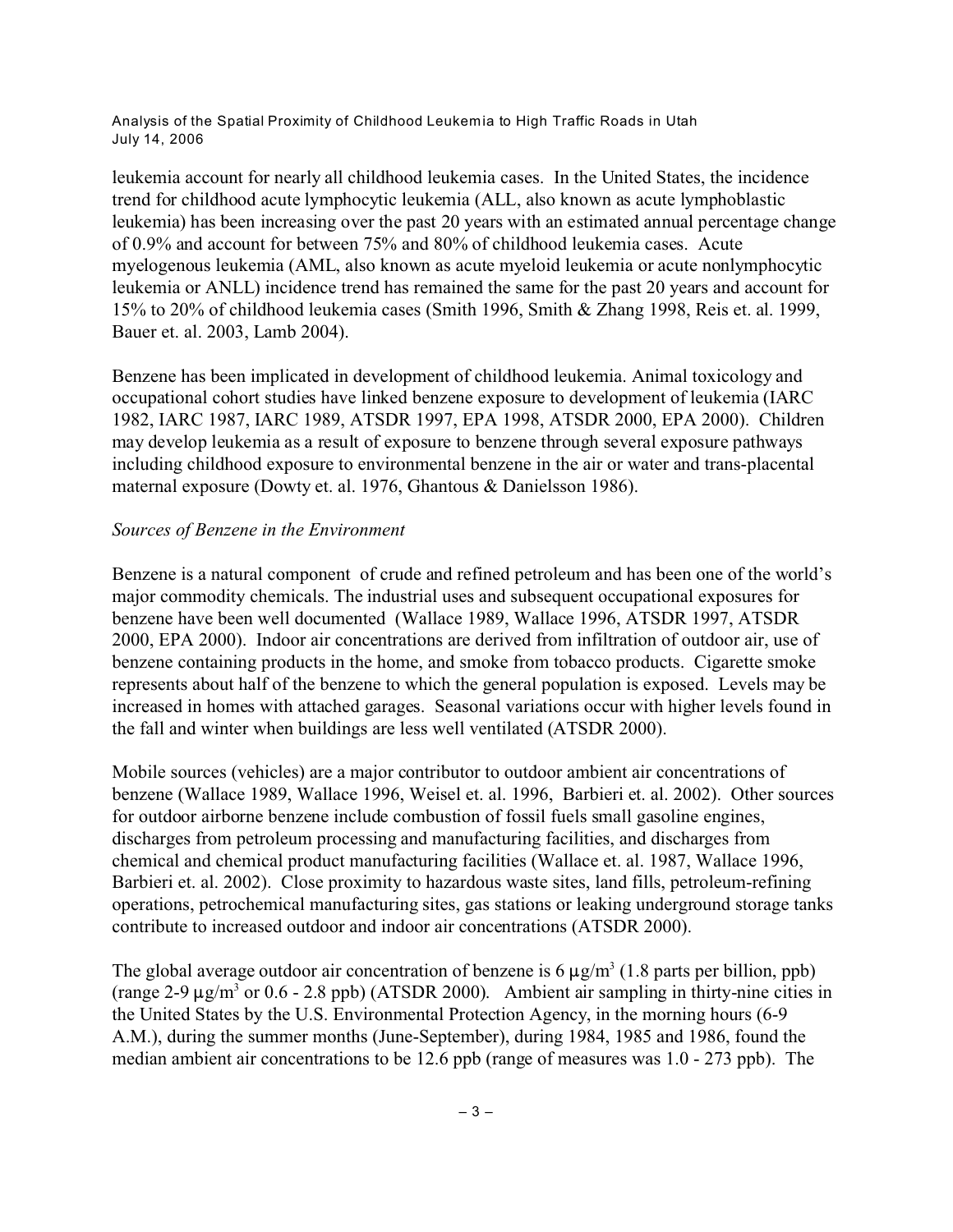median concentration for any one of the forty-four sites ranged from 4.8 to 35.0 ppb (EPA 1987). The national ambient air benzene concentration for the U.S. is thought to average about 2.8 parts per billion (ppb) (EPA 1987, Egeghy et. al. 2000).

Previous studies of the association of childhood leukemia incidence to exposure of ambient air concentration of benzene from mobile sources have not been conclusive (Savitz & Feingold 1989, Nordlinder & Jarvholm 1997, Feychting et. al. 1998, Harrison et. al. 1999, Pearson et. al. 2000, Raaschou-Nielsen et. al. 2001, Reynolds et. al. 2001, Barbieri et. al. 2002, Langholz et. al. 2002, Reynolds et. al. 2002, Mc Nally et. al. 2003, Reynolds et. al. 2003, Crosignani et. al. 2004, Reynolds et. al. 2004 and Steffen et. al. 2004). All but the study by Barbieri (Barbieri et. al. 2002) used a modeled metric for exposure. The metric chosen included proximity to sources, density of sources, measured or modeled indicator contaminates of pollution levels and modeled diffusion of contaminates from sources.

### *Exposure Pathway and Metabolism of Benzene*

Inhaled or ingested benzene is rapidly and extensively absorbed into the body. Absorption through the skin is also rapid but not extensive, as most of it evaporates before it can be absorbed. After a 4-hour exposure to approximately 50 ppm benzene in air, human volunteers absorbed about 50% of the amount inhaled (ATSDR 2000). Absorbed benzene preferentially distributes to the bone marrow and tissues with either high perfusion rates (e.g., kidney and liver) or high lipid content (e.g., adipose tissues and the brain), but can be found throughout the body. Approximately half of an inhaled dose is distributed to the liver and bone marrow (ATDSR 2000).

Absorbed benzene is metabolized by a pathway that leads to reactive ring-opened aldehyde metabolites or a pathway that leads to benzene quinones and semiquinones (Smith 1996, Weisel et. al. 1996, Witz et. al. 1996, Rothman et. al. 1998, Smith & Zhang 1998, Bauer et. al. 2003). Metabolism takes place primarily in the liver, with a small amount metabolized in the bone marrow (ATSDR 2000, Bauer et. al. 2003). Benzene metabolism initially involves oxidation, with phenol as the major metabolite. Further metabolic products formed by introduction of hydroxy groups on the aromatic ring include hydroquinione, catechol, and 1,2,4 trihydroxybenzene (Weisel et. al. 1996, Witz et. al. 1996, Rothman et. al. 1998, ATSDR 2000, Bauer et. al. 2003)

These hydroxylated metabolites can be further oxidize to their corresponding quinones or semiquinones (ATSDR 2000). Hydroquinone and catechol are converted by bone marrow myeloperoxidase to reactive 1,4-benzoquinone and 1,2-benzoquinone, which in turn can be detoxified back to hydroquinone and catechol by NADPH:quinone oxidoreductase-1 (Bauer et. al. 2003). Polymorphism of NADPH:quinone oxidoreductase-1 may result in loss of protein and enzyme activity and increased risk for the reactive toxicity of the benzoquinones. Polymorphism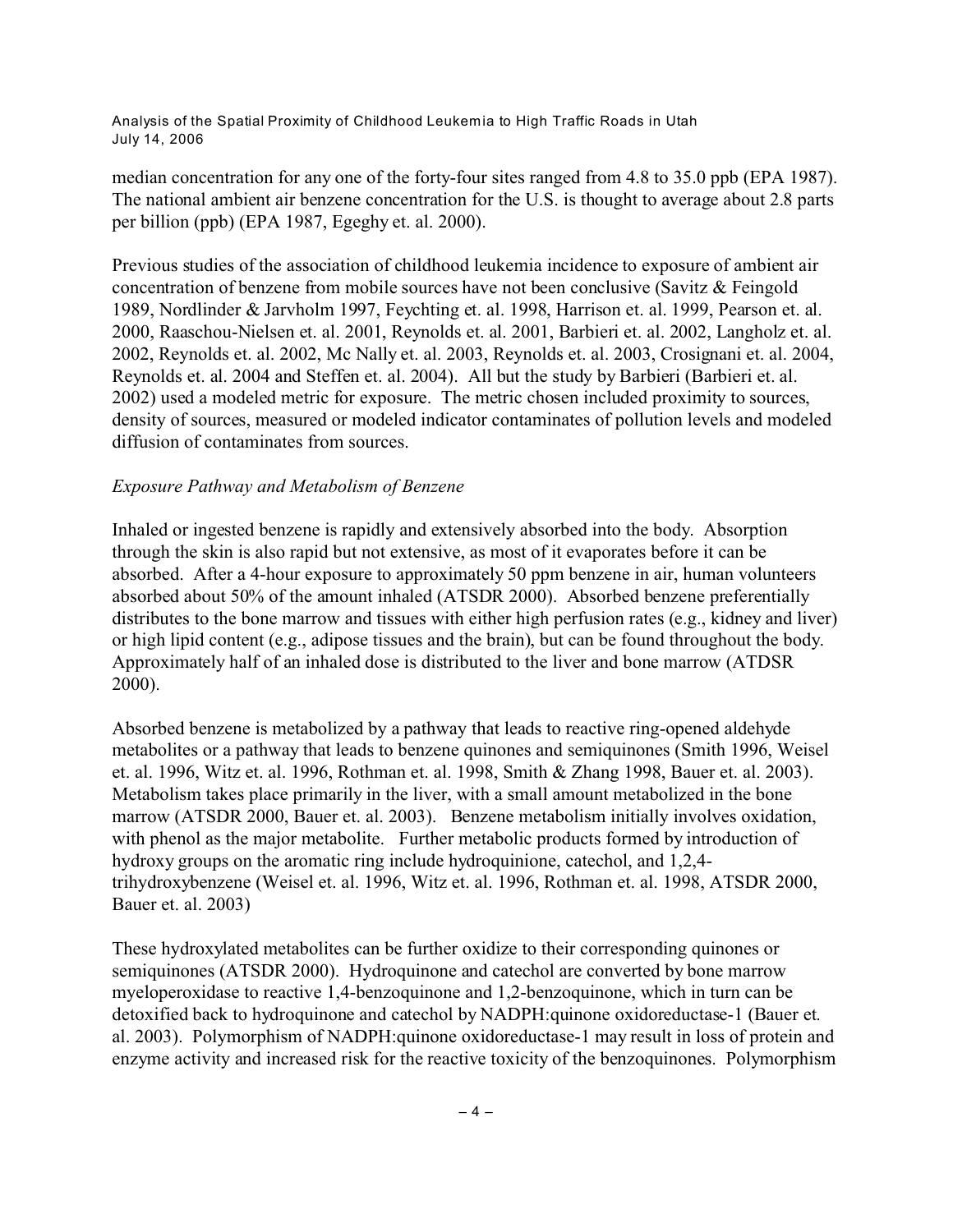varies among ethnic groups, for example, 4% of Caucasians present with NADPH:quinone oxidoreductase-1 polymorphism, whereas 22% of Chinese present with NADPH:quinone oxidoreductase-1 polymorphism (Bauer et. al. 2003).

Bone marrow contains the myeloperoxidase (MPO) enzymes that further metabolize benzene metabolites from the liver. The rate of benzene metabolism in the bone marrow is lower than in the liver. (Smith 1996, Witz et. al. 1996, Smith & Zhang 1998, Yoon et. al. 2002)

### *Toxic Effect of Benzene*

Bone marrow is the main target organ of benzene toxicity. Adverse health effects include hematoxic, aneuploidigenic, clastogenic, genotoxic and carcinogenic effects (Rothman et. al. 1998, Bauer et. al. 2003). The exact metabolites responsible for each of those effects are not fully understood (Bauer et. al. 2003). Benzene toxicity is believed to involve biological interactions of multiple reactive metabolites which may alkylate or bind to critical cellular macromolecules (e.g., proteins, DNA, and RNA) causing disruption to cell growth and replication (Witz et. al. 1996). A synergy may exist between combinations of benzene metabolites (Bauer et. al. 2003). Damage to DNA appears to result from metabolites from the open ring pathway, where as benzene hematotoxicity seems to be a result of metabolites from the quinone/semiquinone pathway (Bauer et. al. 2003). The resulting adverse health effects include aplastic anemia and hypoplasia caused by resulting bone marrow failure; myelodyspastic syndrome; myelofibrosis; thrombocythemia; paroxysmal nocturnal hemoglobinuria; erthroleukemia and various forms of leukemia and lymphoma. The cancers include acute and chronic myelogenous (nonlymphocytic ) leukemia, acute promyelocytic leukemia, acute lymphoblastic leukemia, chronic lymphocytic leukemia, Hodgkin's and non-Hodgkin's lymphoma and multiple myeloma (ATSDR 2000, Rothman et. al. 1998). The population rates of adverse health events follow a dose-response relationship for exposure to benzene (Rothman et. al. 1998).

Human data on the risk of leukemia due to low concentrations of benzene is sparse. The risk assessment process has generally relied on the extrapolation of observations made in highly exposed populations and occupational settings (Rothman et. al. 1998).

### **METHODS**

### *Study Design*

This study presents analysis of the spatial relationship of cases of childhood leukemia to high traffic density (multi-lane) roads in the four Utah urban counties (Davis, Salt Lake, Utah and Weber) during 1973 to 2001. The estimated childhood population for census block areas using the 2000 Census block geographic boundaries were tested for risk due to potential exposure to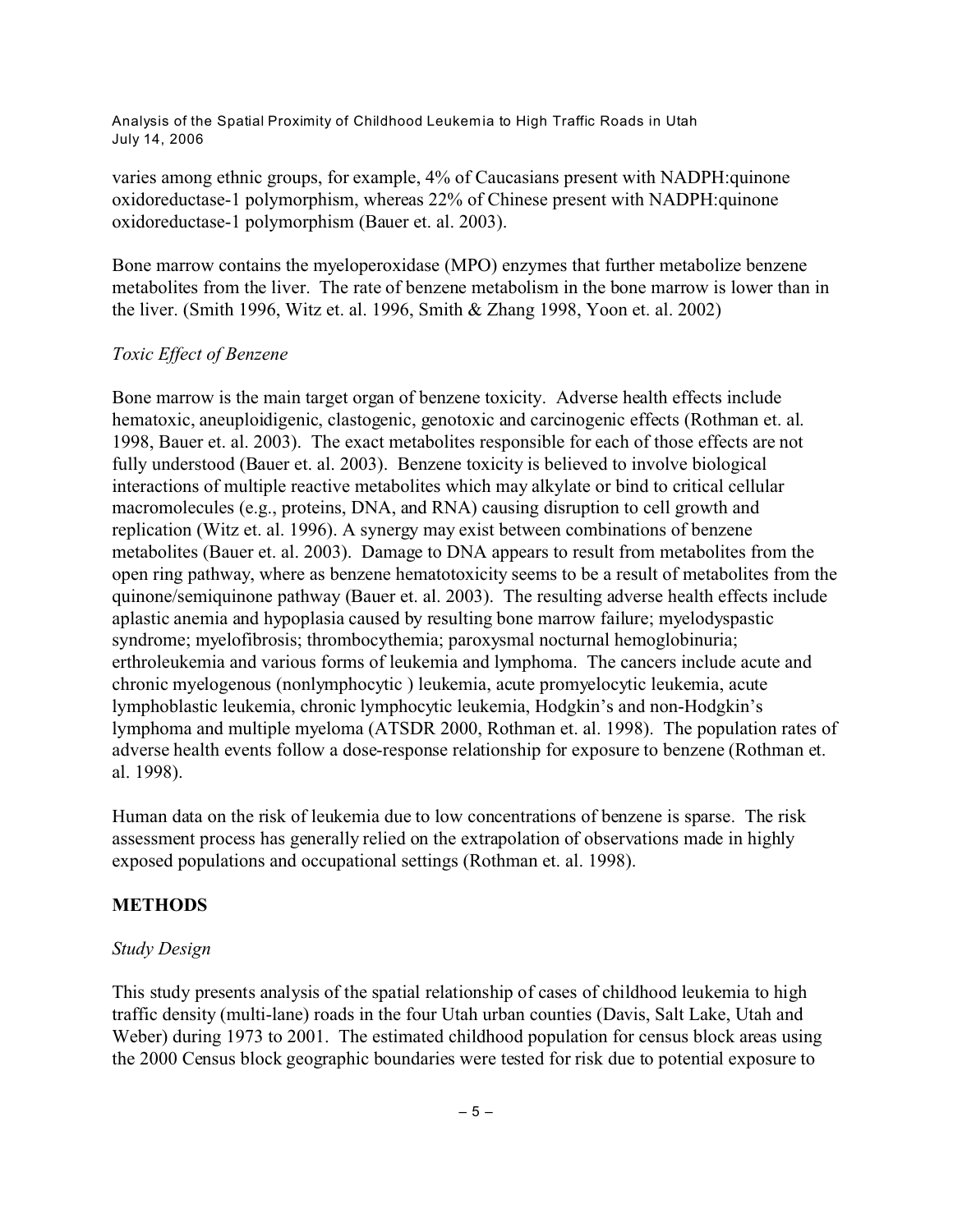automobile emissions originating from high traffic density roads. Spatial proximity for either any portion of a census block area or the centroid point of a census block area was used as one method to identify potentially exposed child populations. The other method used a simple line source air dispersion model to estimate the dispersion distance from a high traffic density road segment to achieve an exposure level. Census block child populations were considered potentially exposed if either any portion of the block area or the centroid point of the block area was within the modeled distance for the exposure level. The population outside of the proximity distance or outside of the exposure distance were used as the comparison population. Relative risk was used as the measure of risk (Van Atten et. al. 2005).

#### *Data and Data Preparation*

Software: ArcView (version 9.1) software developed by Environmental Systems Research Institute (ESRI) was used to link spatial data for this study and to conduct spatial analysis. ArcView supports Visual Basic for Applications (VBA) macro development and implementation. VBA macros were used to develop the exposure models for this study. Microsoft Excel (Version 2003 SP2) was used to conduct the statistical analysis.

Study Area: The four urban counties (Davis, Salt Lake, Utah, and Weber) of the State of Utah was used as the study area for this study. Figure 1 presents the study area. The U.S. 2000 Census Block areal units were selected as the subdivision unit for the study area (USCB 2004). Geographic information files (GIS feature layer file) for the Utah U.S. 2000 Census Block areas for the State of Utah was obtained from the Utah Automated Geographic Reference Center (AGRC) which is part of the Utah Department of Administrative Services (AGRC 2005). Geographic data for the study area was projected using the North American Datum (NAD) 1983 Universal Transmercator (UTM) Zone 12N. This data was indexed by a feature key which consisted of the state and county Federal Information Processing Standards (FIPS) codes and the U.S. 2000 census tract, census block group and census block enumeration codes (ITL 1990, USCB 2004). This composite key, known as the Standard Federal Identifier (STFID), is a unique standardized identification of census areas and was used to geographically link spatial data, population data and case data. A GIS feature layer of just the census blocks of the four urban counties within the study area was created from the state level census block feature layer. The study area consists of 28,279 distinct census block areas. Davis County has 3,611 census block areas, Salt Lake County has 12,456 census block areas, Utah County has 8,008 census block areas and Weber County has 4,204 census block areas. The median size for each census block area is 27,439 square meters (range  $= 8.75 - 452249394$  square meters). The X- and Ycoordinates for the geographic centroid point of each census block were calculated.

Childhood Leukemia Cancer Data: All registered cases of childhood leukemia (622 records for children ages 0 to 14 years old) for the State of Utah for the period 1973 to 2001 were obtained from the Utah Cancer Registry (UCR, UCR 2004). Those data included the UCR reference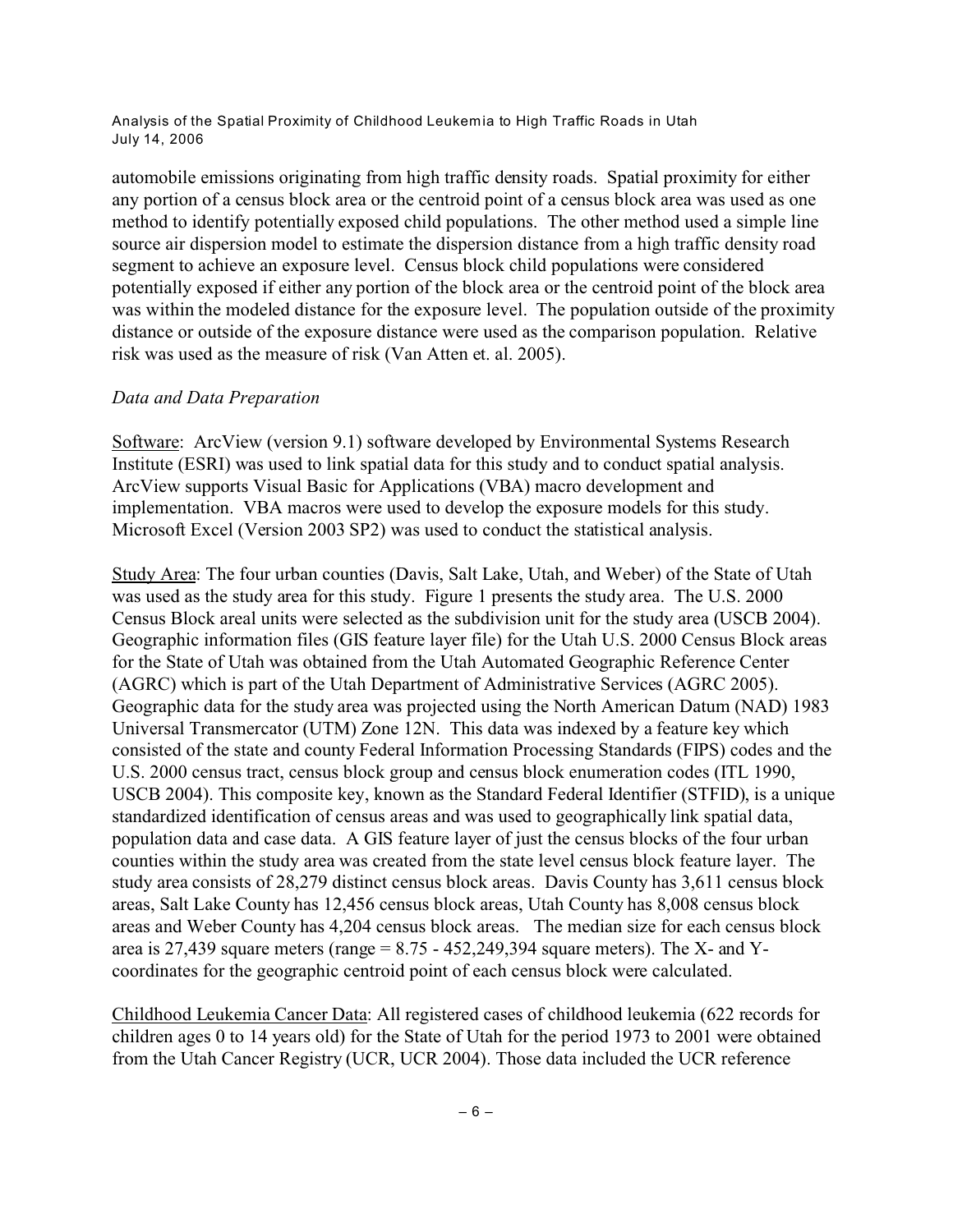number, a sequence number indicating primary and secondary cancer reports, the cases age at diagnosis, sex, and address at diagnosis, as well as site, histology and behavior information.

All of the records with a geocodeable address were geocoded using the ArcView geocoding utility and the Dynamap/2000 (version 14.3) Street File Network for the State of Utah was obtained from Geographic Data Technology, Inc. (GDT 2004) for the address reference data. Geocode-able addresses were obtained for 535 (86.0%) of the 622 records for childhood leukemia for children ages 0-14 years old for the State of Utah. Within the four urban county study area, 465 (98.5%) of 472 cases of childhood leukemia residing within the study area at the time of diagnosis were geocoded to the house and street address. The types of childhood leukemia in the study area are as follows:

|                      |              |                   | <b>Study Area</b> |
|----------------------|--------------|-------------------|-------------------|
| <u>Type</u>          | <b>State</b> | <b>Study Area</b> | Geocoded          |
| Lymphocytic Leukemia | 496          | 379               | 373               |
| Acute                |              |                   | 372               |
| Chronic              |              |                   | 0                 |
| Other                |              |                   | 1                 |
| Myelogenous Leukemia | 89           | 68                | 67                |
| Acute                |              |                   | 56                |
| Chronic              |              |                   | 6                 |
| Other                |              |                   | 5                 |
| Monocytic Leukemia   | 19           | 12                | 12                |
| Acute                |              |                   | 11                |
| Chronic              |              |                   | $\theta$          |
| Other                |              |                   | 1                 |
| Other Leukemia       | 18           | 13                | 13                |
| Acute                |              |                   | 7                 |
| <i>Other</i>         |              |                   | 6                 |
| <b>TOTAL</b>         | 622          | 472               | 465               |

The childhood leukemia case count for each census block were added to the census block feature layer's data (attribute) table. During the study period (1973-2001), 454 (of 28,279 or 1.6%) of the census block areas had the residential address at the time of diagnosis for one or more cases of childhood leukemia (children ages 0-14). Nine census block areas had at 2 cases and one area had 3 cases during the 29-year study period. Sixty-six (of 28,279 or 0.2%) of the census block areas had the residential address of children diagnosed with myelogenous leukemia. One census block area had 2 myelogenous leukemia cases and the remaining 65 areas had one case.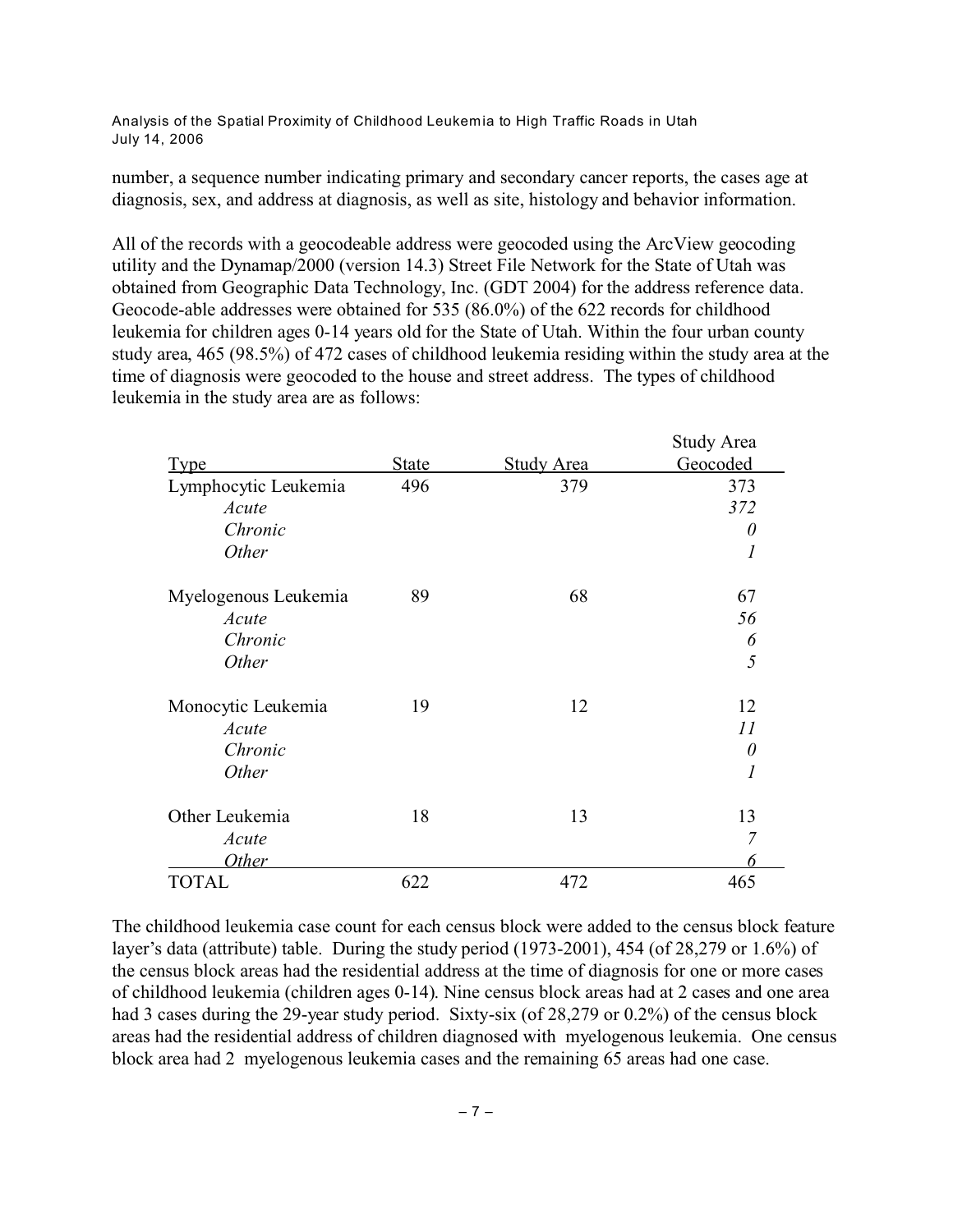Population Data: Commercially available U.S. Census population data for the U.S. 1970, 1980, 1990 and 2000 censuses were obtained on computer optical data disks (CDs) from Geolytic, Inc. (Geolytic 2002 a-f). The population for each census period (1970, 1980, 1990, and 2000) were organized into sex specific five year age groups (0 to 4 year old, 5 to 9 year olds and 10 to 14 year olds) population counts for each census block group area in the study area counties. Stratified census data is not available for the census block area. However, the total number of persons residing in each census tract at the time of the 2000 census is available. The intercensal population counts for each one-year period from 1973 to 2001 were calculated for each sex-age group census count for each census tract in the study population by linear regression between corresponding previous and subsequent census data. The census block group age groups and sex specific population counts were totaled into a single childhood population for children (0-14 years old) living in the census tract during that year. The number of person-years for children ages 0-14 years in each census block group from 1973 through 2001 were computed by summation of the annual populations. The population was not stratified for race or ethnicity due to limitations in the data. The STFID key was used to link census block group level population data to the geographic feature in the GIS census block feature layer files. This index allowed the direct linkage of census data to the spatial representation fo the census block. The census block childhood person-years for children ages 0-14 from 1973 through 2001 were computed from the census block total population:

$$
PY_b = PY_{bg} \frac{TP_b}{TP_{bg}}
$$

where: PY is the number of child-person-years between 1973-2001 for children ages 0-14 per unit area; TP is the total persons residing within a unit area at the time of the 2000 census; b is the census block unit area; and

- 
- bg is the census block-group unit area that includes the census block unit area.

Within the study period (1973-2001), the population of children 0 to 14 years old ranged from 294,858 children in 1973 to 455,861 children in 2001 (for Davis County the range was 42,297 to 69,408 children, for Salt Lake County the range was 161,252 to 227,793, for Utah County the range was 50,744 to 107,686 and for Weber County the range was 40,565 to 50,974 children). This resulted in 11,212,093 person-years for children ages 0-14 between 1973 and 2001. The average number of person-years per census block was 396.5 (range = 0.0 to 28,474.0, standard deviation  $= 617.8$ , and median  $= 233.0$  person-years) Of the 28,279 census block areas, 20,943 (74.1%) census block areas had children living in them.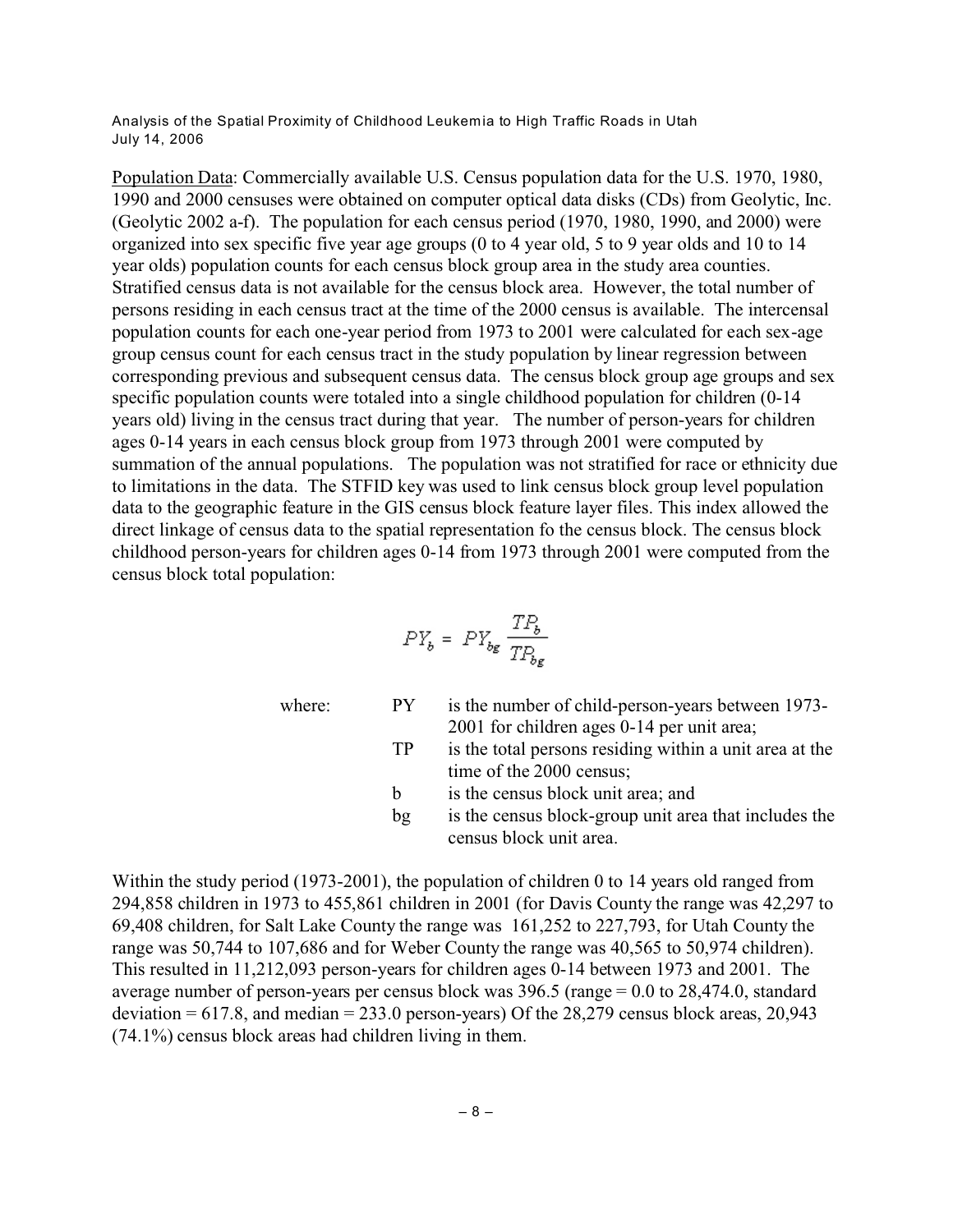Traffic Density Data: Annual 24-hour average moving vehicle counts for 1,436 monitoring points in Salt Lake County were obtained from the Utah Department of Transportation (UDOT) for 2003. The UDOT monitors traffic density of multi-lane or high traffic density roads throughout the State of Utah and computes annual 24-hour average traffic density values for road segments. Those data provided the density on approximately 2,514 kilometers of multi-lane or high traffic density roads in the four urban counties (Davis, Salt Lake, Utah and Weber). Geographic information files (GIS feature layer file) for all roads in the State of Utah were obtained from the AGRC (AGRC 2005). The average length of each road segment was 1.75 kilometers (range =  $0.06$  to 58.07 kilometers, standard deviation = 2.96 kilometers, median = 2.96 kilometers). Geographic road data for the study area was projected in the same NAD 1983 UTM Zone 12N datum as the 2000 Census Block feature layer. Road types were identified by the Standard Feature Class Code (FCC). A GIS feature layer of just the census blocks of the four urban counties within the study area was created from the state level census block feature layer. Data from UDOT were added to this road feature layer. Using the ArcView software's feature edit functions, some road features were merged or split in order to have road segments matching the UDOT road segment data. All trail, off-road, unpaved, and neighborhood features were removed from the feature layer files, leaving only the multi-lane or primary traffic road network identified by UDOT for inclusion in the study. The average 24-hour car density was 21,858 cars/24-hour period (range = 245 to 286,490 cars/24-hour period, standard deviation = 27,454.9 cars/24-hour period, median = 14,728 cars/24-hour period). Figure 2 presents data on the distance by car density.

Eight thousand, one hundred and eighty-five (8,185) of 28,279 or (29%) of the census block areas were intersected by one or more of the selected high traffic density roads. Those census blocks included 224 cases of childhood leukemia and 4,549,563 person-years of child population during the study period. A distance of four meters was required before additional census blocks were intersected.

#### *Data Analysis*

Benzene Concentration Model: The average benzene emission rate from vehicles ranges from 24.20 mg/mile (median = 16 mg/mile, range =  $0.30 - 133.62$  mg/mile) in the winter to 47.97 mg/mil (median 21.72 mg/mile, range 0.85 - 290.94 mg/mile) in the summer (Knapp et. al. 2000). The average benzene flux rate for dispersion modeling was estimated as follows:

$$
Q = A \times ER \times k
$$

where:  $Q$  is the emissions flux rate (mg/sec•m);

- A is the average number of vehicles (vehicle/day);
- *ER* is the emissions rate (35 mg/vehicle•mile);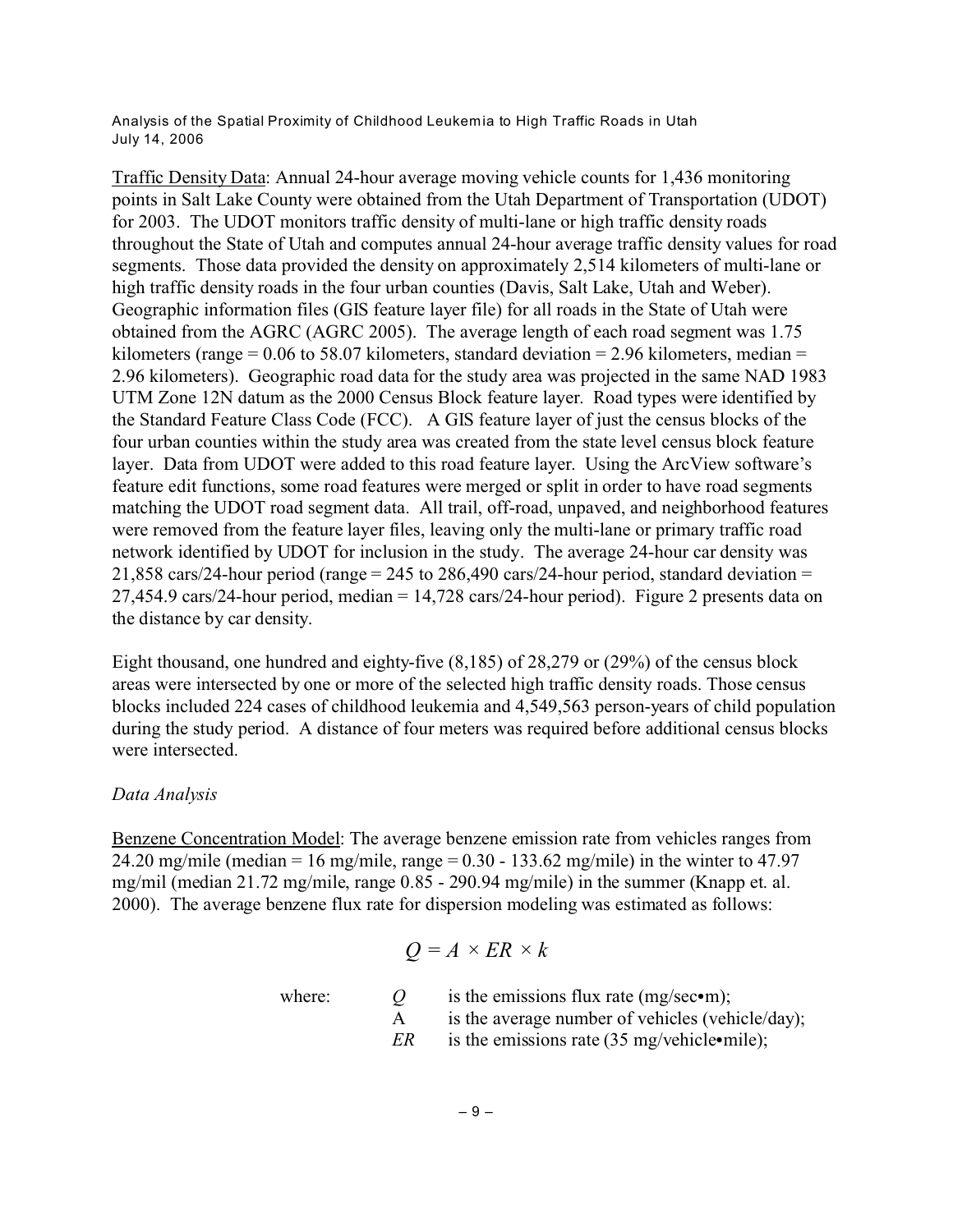> *k* =(1,000 mg/g × 86,400 sec/day × 1,609.35 meters/mile)<sup>-1</sup>  $= 7.19177 \times 10^{-12}$  g day mile/mg sec m

The continuous emitting infinite line source with migration perpendicular to the line and no effective plume height was calculated using the methodology described in Turner (1994). A neutral stability class (stability class 4 or D) and a migration speed of 1 meter per second was used to estimate the concentration at distances away from a road segment.

$$
\chi(x) = \frac{2Q}{(2\pi)^{0.5} \sigma \mu}
$$

- where:  $\chi(x)$  is the air concentration (g / m<sup>3</sup>) at a distance x (m) from the road segment.  $\mu$  is the contaminate migration speed (1 m/s)
	- *F* is the Briggs Urban Dispersion Parameter for neutral meteorological stability (class 4 or D)  $= 0.14$  x  $(1 + 0.0003$  x)<sup>-0.5</sup> which at close distances  $= 0.1357$  x + 0.1591 (Turner 1994).

This can be rearranged to get the distance from a road segment at which a specified modeled air concentration occurs as:

$$
x = \left(\frac{2Q}{\chi(x) \cdot (2\pi)^{0.5} \mu} - 0.1591\right) / 0.1357
$$

The model also was limited to dispersion distance not to exceed 300 meters (Zhu et. al. 2002, Gilbert et. al. 2003, Levy et al 2003, Gilbert et. al. 2005). Table 1 presents modeled concentrations at selected distances from the source for varying car density values. Table 2 presents the behavior of modeled distances for designated concentrations for the high traffic density roads in the study area.

Exposure Zones: Two methods were used to map exposure zones around each leg segment. Proximity exposure zones were uniform in size for all road segments. Uniform zone distances from 30 meters to 300 meters in 30 meter intervals were used to map proximity bands around roads with a 24-hour average traffic density greater than or equal to 5,000 cars. Modeled exposure zones were dependent on the modeled exposure distance from each road segment at which a concentration limit was achieved. Modeled zone distances for concentration limits from 0.01  $\mu$ g/m<sup>3</sup> to 5.0  $\mu$ g/m<sup>3</sup> in 1.0  $\mu$ g/m<sup>3</sup> intervals (0.01 - 1.0, 1.0 - 2.0 ... 4.0 - 5.0, and  $\geq$ 5.0  $\mu$ g/m<sup>3</sup>)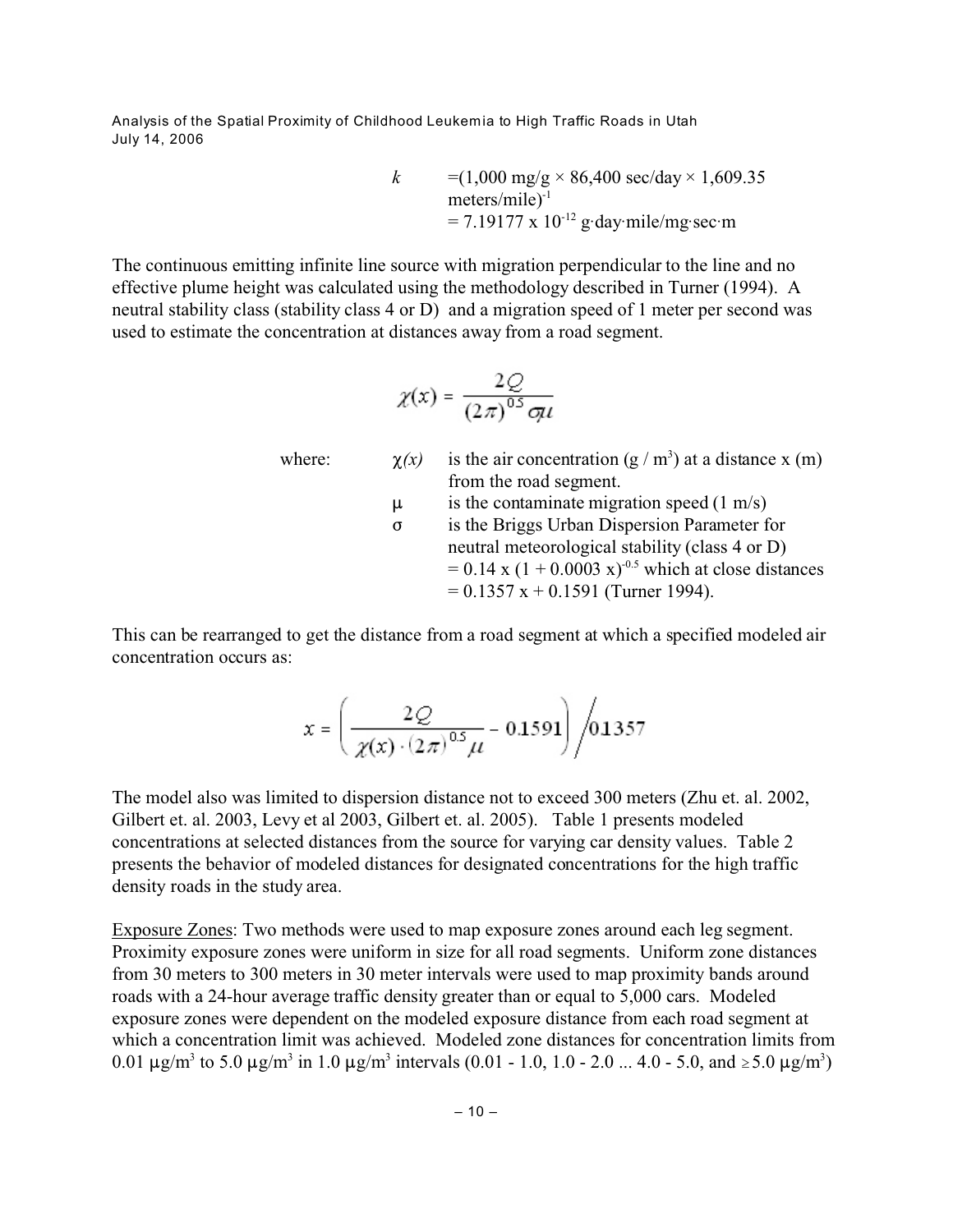were used to map proximity bands around roads for which the modeled distance as greater than or equal to 10 meters. The buffer distances were constrained to 300 meters. This constraint functionally applied only to the 0.01 and 1.0  $\mu$ g/m<sup>3</sup> concentration limits and to road segments with a car density greater than 1,785 cars for the 0.01  $\mu$ g/m<sup>3</sup> or 178,500 cars for 1.0  $\mu$ g/m<sup>3</sup>.

Assignment to Exposure Zones: Two methods were used to assign census block populations to mapped exposure zones. The intersect method assigned census blocks to the exposure zone if any portion of census block area was contained within the exposure zone area. Census block areas crossing the buffer zone boundary were assigned to the closer exposure zone, regardless of the proportion of census block area within the closer or farther exposure zone. Alternatively, a census block population was assigned to the exposure zone in which the census block centroid point was located.

Comparison Population: The comparison population for proximity exposure zones were the cumulative population of census blocks more than 300 meters from any road with an average traffic density greater than or equal to 5,000 cars in a 24-hour period. The comparison population for modeled exposure zones were the cumulative population of census blocks with less than  $0.01 \mu g/m^3$  exposure levels.

Relative Risk: Relative risk and 95% confidence limits for the cumulative census block populations for each exposure zone (proximity or modeled concentration) for each assignment method (area intersection or area centroid point) computed for all types of childhood leukemia combined and for myelogenous leukemia. The method described by the SAS Institute Inc. (SAS 1998) was used:

$$
RR = \frac{\begin{pmatrix} C_Z \\ C_{P_Z} \end{pmatrix}}{\begin{pmatrix} C_{MB} \\ P_{MB} \end{pmatrix}}
$$
  

$$
\overline{RR} = RR \times \exp(\pm z\sqrt{\nu}) = RR \times \exp\left(\pm 1.96 \times \sqrt{\left(1 - \frac{\begin{bmatrix} C_Z \\ C \end{bmatrix}}{C_Z}\right) + \left(1 - \frac{\begin{bmatrix} C_{NE} \\ C \end{bmatrix}}{C_{NE}}\right)}\right)
$$

where:  $C_7$ 

is the number of cases in the exposure zone is the child-years in the exposure zone  $C_{NE}$  is the number of cases in the comparison population

 $P_{Z}$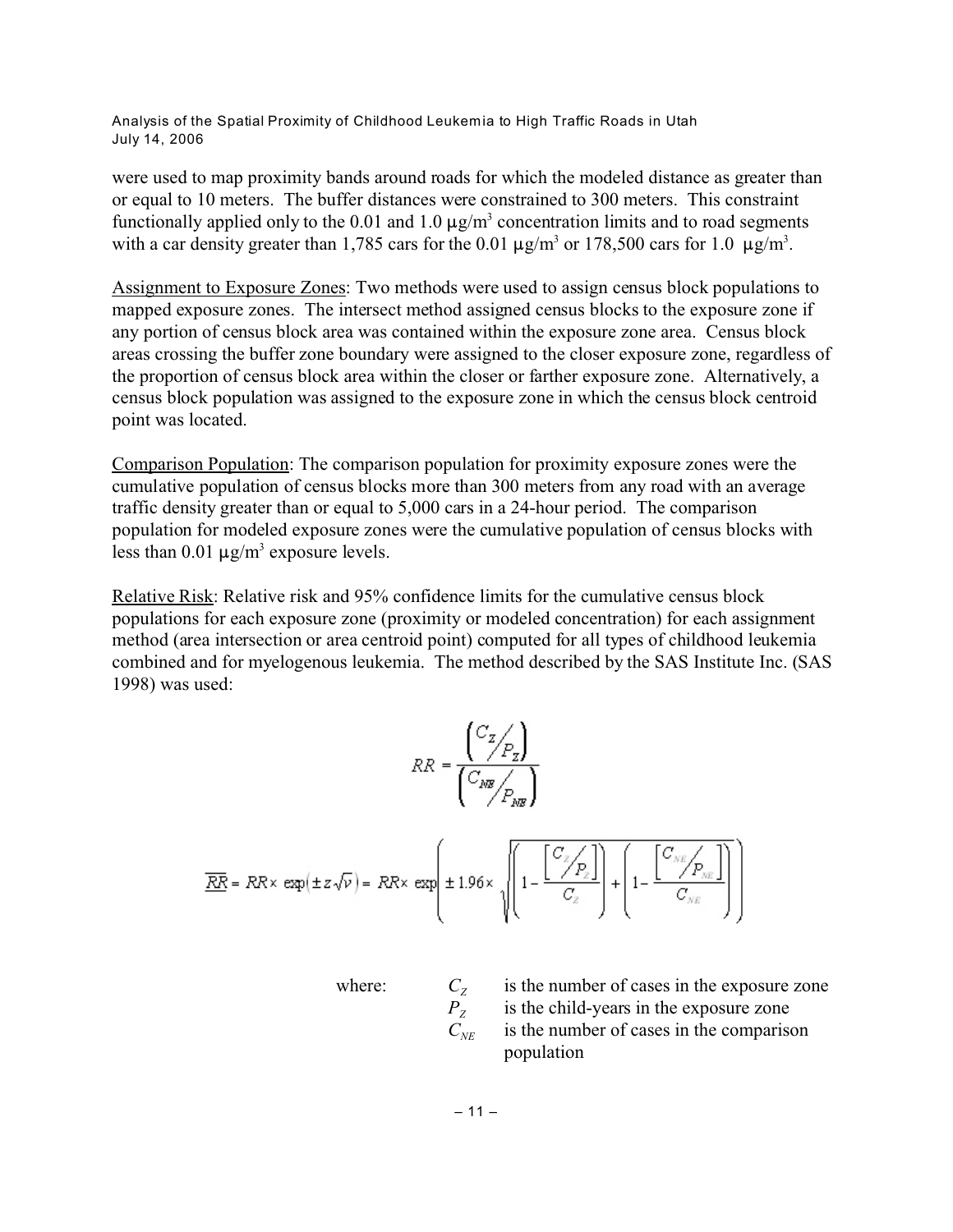> $P_{NE}$  is the child-years in the comparison population

# **RESULTS**

Tables 3 and 4 presents the relative risks for populations of children living within iterative 30 meter wide proximity bands. Table 3 presents data for populations assigned to proximity exposure zones by the intersect method and Table 4 presents data for populations assigned by the centroid method. Ideally, the level risk would be inversely proportional to increasing distance from high traffic density roads. However, measured risk is subject to the heterogeneous distribution of populations. The population within the areas of three proximity exposure zones (0-30, 90-120 and 120-150 meters) when assigned by the intersect method had significantly increased risks for all types of childhood leukemia. The population within the areas of two proximity exposure zones (0-30 and 90-120 meters) had significantly increased risks for mylogenous leukemia. Assignment by the intersect method can result in census blocks being assigned to closer proximity zones when the greater proportion of the census block area may be in one or several further zones, or may be in the unexposed population. Assignment by the centroid method was found to be more conservative and resulted in smaller populations in each exposure zone. Using the centroid method, the closest proximity exposure zone (0-30 meters) population had a significantly increased risk for myelogenous leukemia. A higher but not significant risk was also found for all childhood leukemia types.

Tables 5 and 6 presents the relative risks for populations of children living within increasing modeled exposure zones from 0.1  $\mu$ g/m<sup>3</sup> to 0.5  $\mu$ g/m<sup>3</sup> in 1.0  $\mu$ g/m<sup>3</sup> increments. Table 5 presents data for populations assigned to proximity exposure zones by the intersect method and Table 6 presents data for populations assigned by the centroid method. Significantly increased relative risks were found for all childhood leukemia types for children residing in two exposure zones  $(1.0 - 2.0 \text{ and } 3.0 - 4.0 \text{ }\mu\text{g/m}^3)$  for populations assigned to exposure zones by the intersection method. Other zones were also elevated but not significant. The population in three exposure zones (1.0 - 2.0 and 3.0 - 4.0 and 4.0 - 5.0  $\mu$ g/m<sup>3</sup>) were found to be significant for myelogenous leukemia. Using the centroid assignment method, populations in one zone  $(1.0 - 2.0 \,\mu\text{g/m}^3)$  were found to have a significant increased risk for myelogenous leukemia. In the ideal situation, a strong positive correlation between exposure level and risk would demonstrate a dose-response relationship. This study did not find a linear dose-response relationship.

# **DISCUSSION**

Protection of human health against disease and injury caused by toxic chemicals in the environment is the ultimate goal of risk assessment and risk management. Children today are at risk of disease caused by environmental hazards not encountered by previous generations. The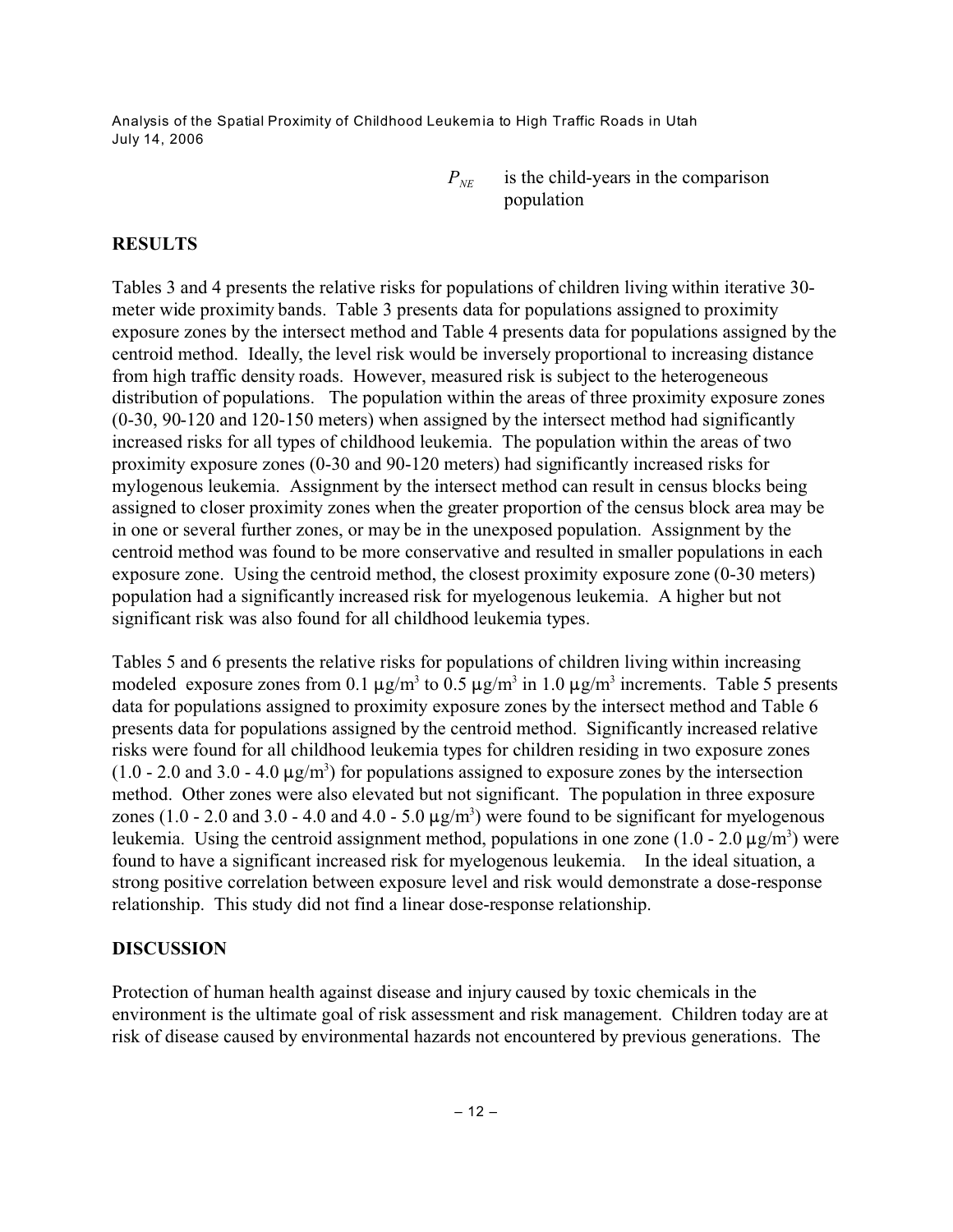reported incidence of childhood cancer has increased substantially in the Unites States in the past two decades (Landrigan et. al. 2004).

Benzene is recognized as an occupational health risk. Chronic exposure to benzene in an occupational setting has been shown to cause hematological, mutagenic and carcinogenic effects (ATSDR 1997, ATSDR 2000, Duarte-Davidson et. al. 2001). The estimated lowest observed adverse effect level (LOAEL) for adult carcinogenic effects is 32-80 mg/m<sup>3</sup> after years of chronic occupational exposure (ATSDR 1997, EPA 1998, EPA 1999, Duarte-Davidson et. al. 2001). This level is four to six orders of magnitude higher than the modeled ambient air exposures levels (0.01 to 5.0  $\mu$ g/m<sup>3</sup>). The modeled levels in this report are consistent with levels found by air monitoring in other urban environments (EPA 1987, Duarte-Davidson et. al. 2001, Payne-Sturges et. al. 2004). Crosignani (et. al. 2003) found an elevated but not significant risk (RR = 1.51, 95% CI = 0.91 - 2.51) for exposures to 0.1 - 10  $\mu$ g/m<sup>3</sup> benzene in the air and a significant risk (RR = 3.91 95% CI = 1.36 - 11.27) for exposures to > 10  $\mu$ g/m<sup>3</sup> benzene in the air in a smaller study. Concentrations of benzene in fresh vehicular exhaust are high near roadways but decline markedly within 150-300 meters (Zhu et. al. 2002, Gilbert et. al. 2003, Levy et.al. 2003, Gilbert et. al. 2005).

In this study, two methods were used to assign populations of children to zones of decreasing exposure levels. Uniform depth proximity zones are easy to generate and in some cases more readily applied to available data (i.e., locations of cases and populations). An increased risk associated with proximity to major roadways may be more easily explained to policy makers and to the general public (McConnell et. al. 2006).

Modeled air concentration using the simplest continuous line source air dispersion model also was used to assign populations of children to zones of decreasing exposure levels. The model did not account for a variety of meteorological or topographical conditions that effect the dispersion of air contaminates released from automobile traffic. Further, the model design did not have that complexity to account for traffic events such as intersections with stopped traffic, or for other potential sources of benzene exposure. More robust line dispersion models are available but are not easily implemented within ArcView. Data prepared for geographic presentation within ArcView is not readily useable or appropriate for those models. Not withstanding these limitations, the model did provide a means for estimating a general exposure level for population sub units.

In this study, two methods were used to assign census block level populations of children to exposure zones. The intersect method assigns the whole census block population to the closest or highest exposure zone for which any portion of the census block area is contained in. This method has the effect of maximizing the exposure level for census block populations. In some cases, the larger portion of the census block is contained within the further exposure zone. Census blocks may also cross through several exposure zones including extending into the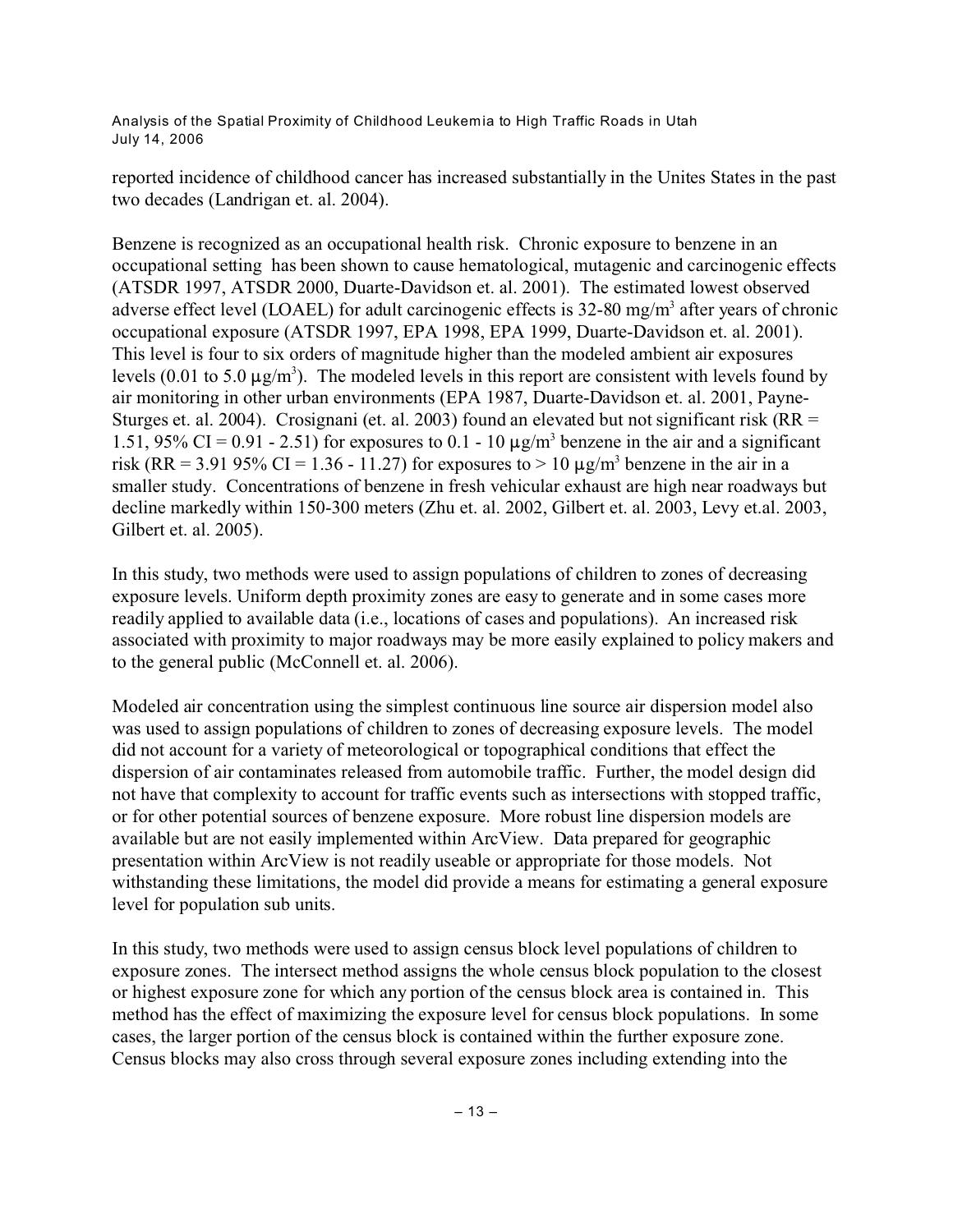comparison population. Assignment of those census blocks to the closer exposure zone when a small, potentially insignificant, amount of census block area is within that closer zone results in mis-classification of that census block population. An improvement is to use the centroid point of the census block to determine which exposure zone to assign the census block's population. This method affects assignment to the average exposure level for the census block population if the dispersion and depletion of air contaminates are uniform and linear. However, since this is not the case, the centroid method underestimates the exposure level depending on the orientation of the census block with respect to the road segment from which the dispersion model originates. Both methods maximized assignment to the closest road (in the case of proximity zones) or to highest concentration (in the case of modeled zones). Neither assignment method accounted for additional exposures derived from next nearest roads nor the additive modeled exposure levels from derived multiple road segments. It is conceivable that a population proximal to and surrounded by a number of road segments with lower traffic density may have an actual exposure level higher than a population proximal to a single higher traffic density road segment but would have been assigned to a lower exposure zone.

The results of this study suggest a higher risk for childhood leukemia associated to close proximity to high traffic density roads. In addition, to the likely increased exposure to ambient air concentrations of benzene, there are competing risk factors which were not accounted for in this study. Exposure to extremely low frequency magnetic fields (ELF-MF) generated along high voltage electrical power transmission lines is an environmental risk factor for childhood leukemia (Brain et. al. 2003, Buffler et. al. 2005). In the study area, 787.544 kilometers (31% of 2,514.384) of roads were within 300 meters of a power line. The traffic density for most of those roads segments close (within 300 meters) to power lines was low (mean = 19,253 based on 220 segments, range 500 - 143,076). Forty-seven cases of childhood leukemia including seven cases of myelogenous leukemia were within 300 meters of a power line. Exposure to vapors of other solvents (e.g., paint products), metal dust, and pesticides have also been shown to increase the risk for developing childhood leukemia (Shu et. al. 1999, Ma et. al. 2002, Buffler et. al. 2005). Information about the presence and concentrations of those chemical hazards are not available. However, manufacturing and other industrial uses of those kinds of chemicals are known to be concentrated along major road systems. In addition, the use of pesticides and herbicides as part of highway grooming may represent a source of those chemicals along major road networks. Socioeconomic factors such as diet, exposure to environmental tobacco smoke, and environmental residential contaminates resulting from parental occupational exposures are also risks for childhood leukemia (Robison et. al. 1995, Shu et. al. 1999, Buffler et. al. 2005). Data directly related to those risks are also not available, although they can be estimated from other socioeconomic status indicators. Those risks factors are likely positively correlated with proximity to high traffic density road systems and are likely confounding explanatory factors for some of the risk found for exposure ambient air benzene levels from traffic by proximity or modeled air level zones. Finally, there are known genetic susceptibilities for childhood leukemia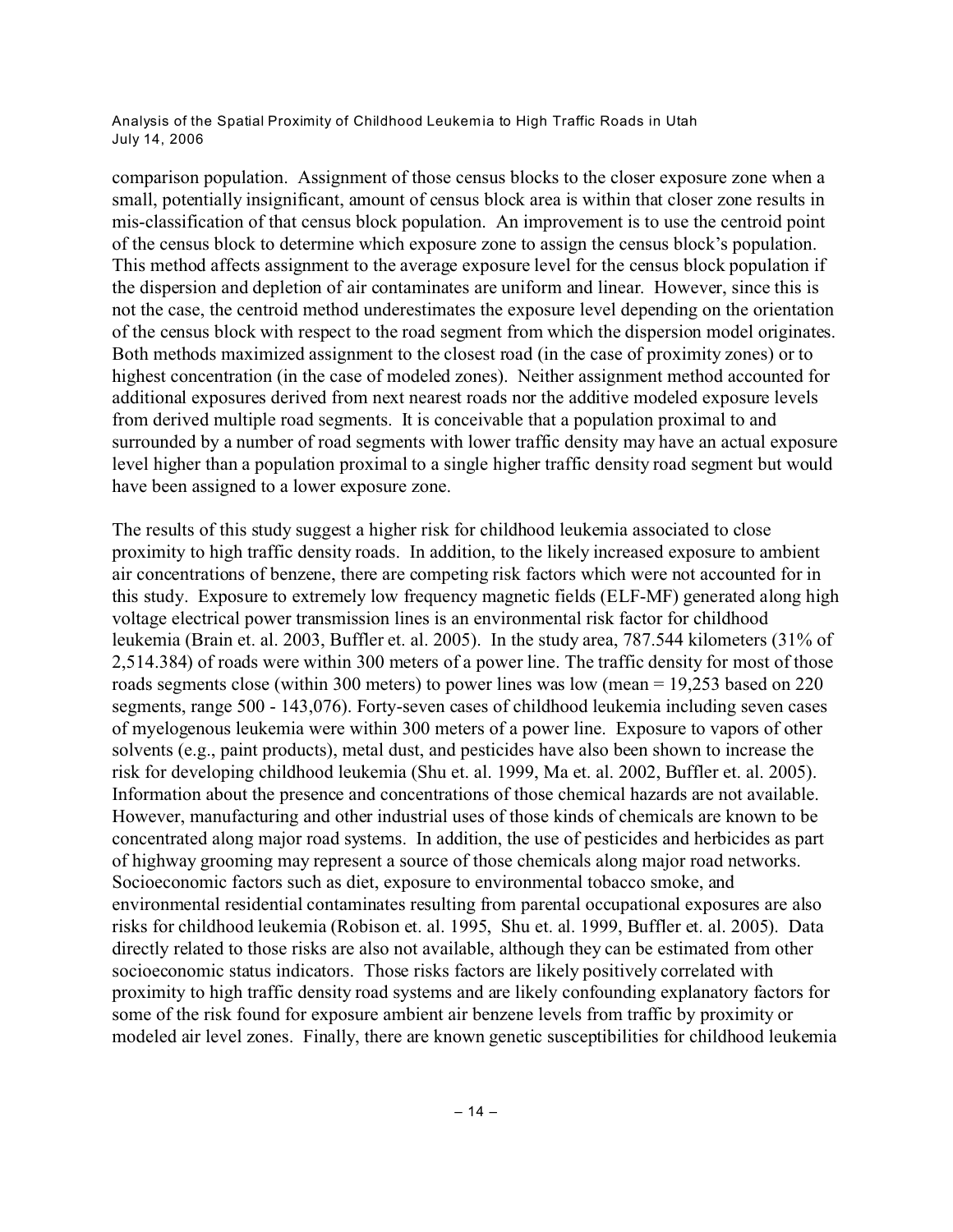(Buffler et. al. 2005). Data about the genetic risk factors for the cases of childhood leukemia for this study were not available.

# **CONCLUSION AND RECOMMENDATIONS**

The results of this study present evidence of increased risk for childhood leukemia among children living in close proximity to high traffic density roads. Exposure to benzene emissions as a component of automobile exhaust are thought to be a risk factor for childhood leukemia. In this study, exposure to benzene were estimated by proximity zones or by modeled air dispersion zones. Other risk factors for childhood leukemia may be positively correlated to proximity to high traffic density roads, so that it is not possible to conclusively state that the increased risk results from exposure to ambient air benzene levels. To complete the association of increased risk for childhood leukemia to exposure to benzene in the ambient air, it would be necessary to 1) validate the air dispersion model and population assignment methods through environmental sampling, 2) validate childhood exposure through the use of personal exposure monitoring or bio-monitoring, 3) quantify the risk contributed by other explanatory variables (i.e., ELF-MF, other environmental chemical contaminates, socioeconomically, residential and genetic risks) through environmental assessment and model those factors together.

### **Authors**

R. Wayne Ball, Ph.D., M.P.H., D.A.B.T. Toxicologist / Program Manager Environmental Epidemiology Program Office of Epidemiology Utah Department of Health

Samuel D. LeFevre Research Consultant / Project Manager Environmental Epidemiology Program Office of Epidemiology Utah Department of Health

# **Support**

This publication was supported by Grant/Cooperative Agreement Number U50/CCU822437-02 from the U.S. Centers for Disease Control and Prevention. Its contents are solely the responsibility of the authors and do not necessarily represent the official views of the Centers for Disease Control and Prevention.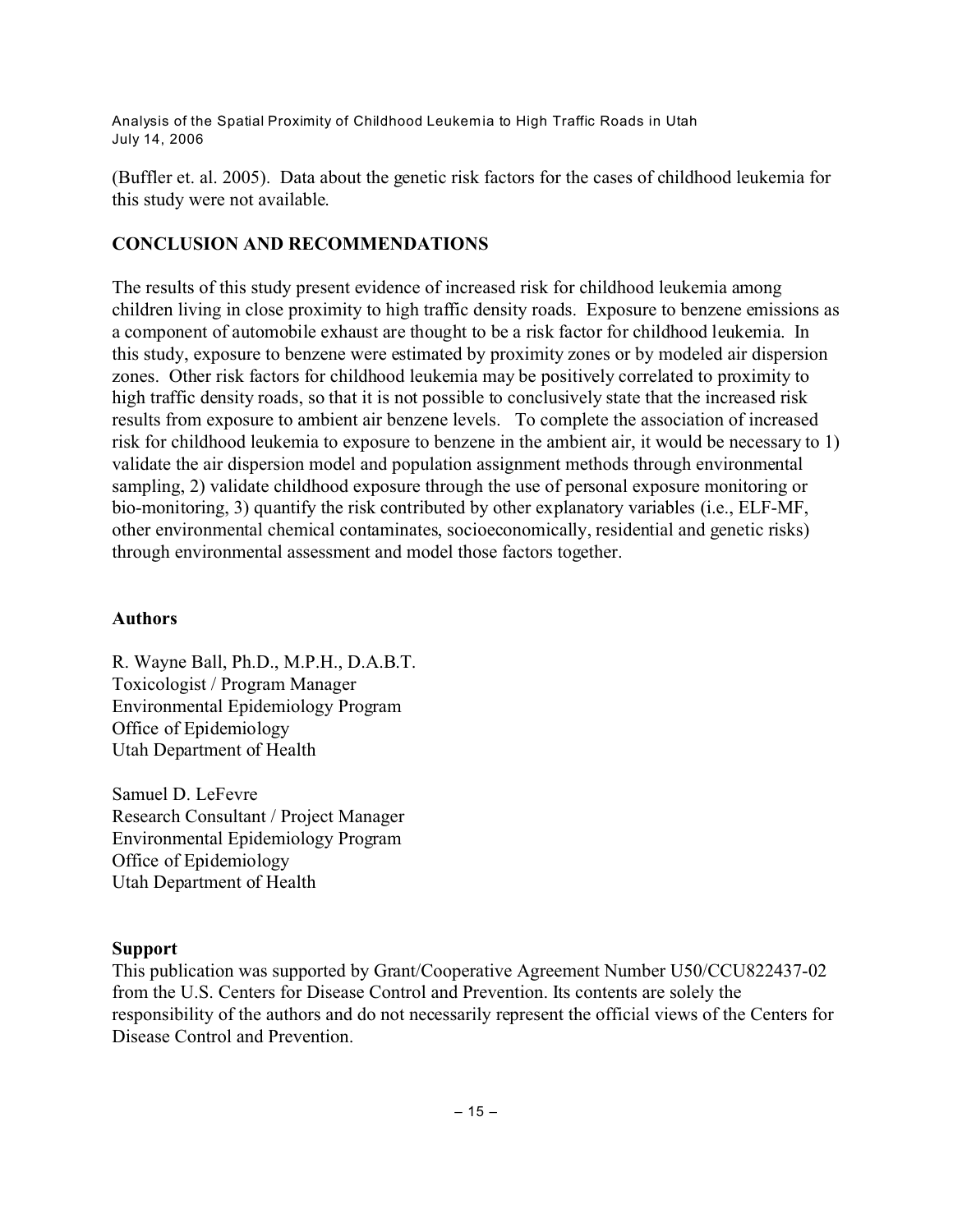### **Suggested Citation**

Ball RW, LeFevre SD, Geospatial Analysis of Childhood Leukemia in Davis, Salt Lake, Utah and Weber Counties, Utah, 1973-2001. Salt Lake City, Utah: Utah Department of Health, July 2006.

## **Copyright Information**

All material in this report is in the public domain and may be reproduced or copied without permission; citation as to source, however, is appreciated.

# **REFERENCE**

Agency for Toxic Substances and Disease Registry (ATSDR). Toxicological profile for benzene. Public Health Service, U.S. Department of Health and Human Services. Atlanta, GA. September 1997.

Agency for Toxic Substances and Disease Registry (ATSDR). Benzene toxicity. Case studies in environmental medicine. Division of Health Education and Promotion, U.S. Department of Health and Human Services. Atlanta, GA. Revised June 2000.

Automated Geographic Reference Center (AGRC). Utah's statewide geographic information database, Utah Department of Administration, Division of Information Technology Services. April 2005; [http://agrc.utah.gov/agrc\\_sgid/sgidintro.html](http://agrc.utah.gov/agrc_sgid/sgidintro.html).

Barbieri A, Accorsi A, Raffi G, Nicoli L and Violante F. Lack of sensitivity of urinary trans,trans-muconic acid in determining low-level (ppb) benzene exposure in children. *Archives of Environmental Health*. 2002; 57(3):224-228.

Bauer A, Faiola B, Abernethy D, Marchan R, Pluta L, Wong V, Roberts K, Jaiswal A, Gonzalez F, Butterworth B, Borghoff S, Parkinson H, Everitt J and Recio L. Genetic susceptibility to benzene-induced toxicity: Role of NADPH:quinone oxidoreductase-1. *Cancer Research*. 2003; 63:292-935.

Brain J, Kavet R, McCormick D, Poole C, Silverman L, Smith T, Valberg P, Van Etten R and Weaver J. Childhood leukemia: Electric and magnetic fields as possible risk factors. *Environmental Health Perspectives*. 2003; 111(7):962-970.

Buffler P, Kwan M, Reynolds P and Urayama K. Environmental and genetic risk factors for childhood leukemia: Appraising the evidence. *Cancer Investigation*. 2005; 1:60-75.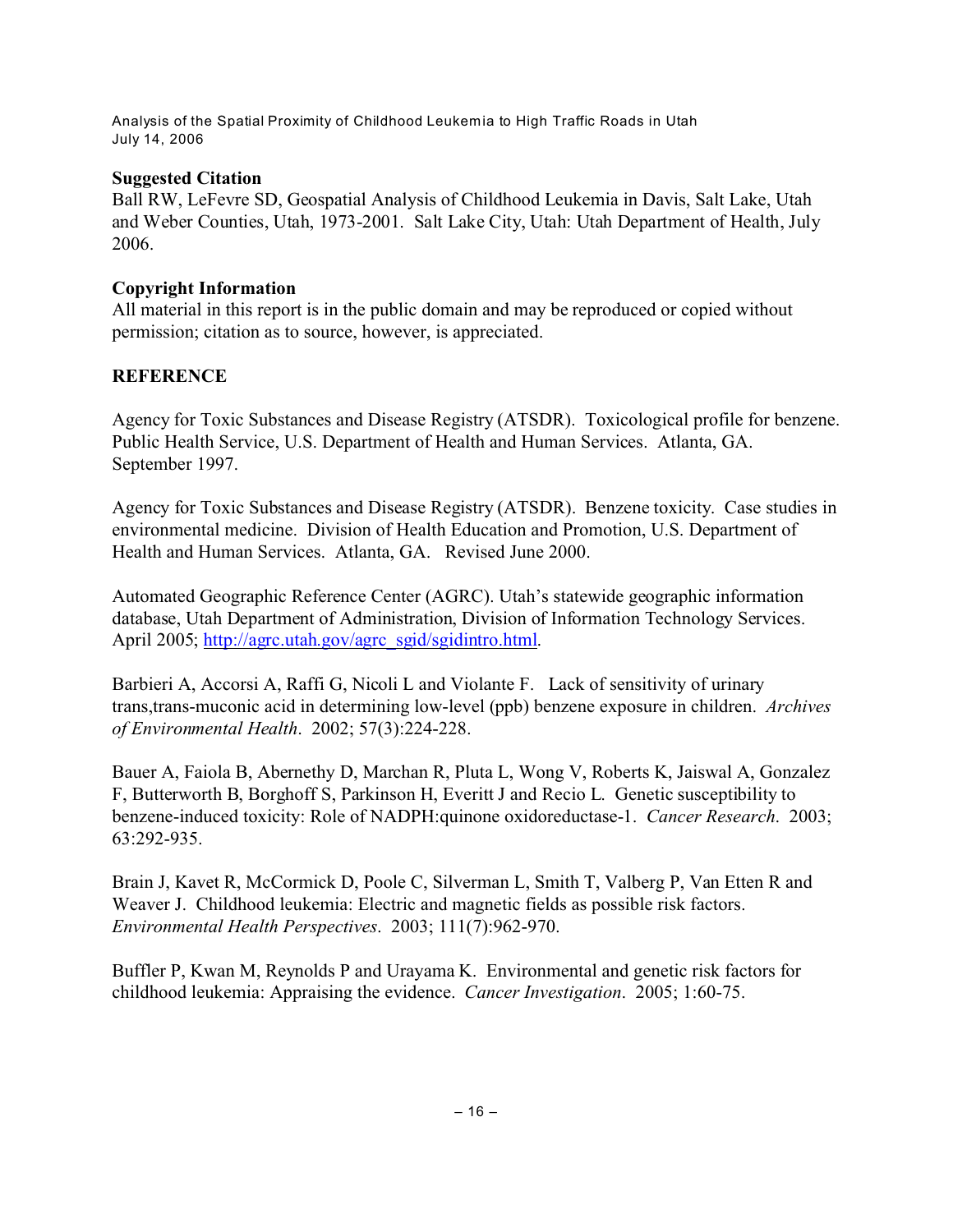Crosignani P, Tittarelli A, Borgini A, Codazzi T, Rovelli A, Porro E, Contiero P, Bianchi N, Tagliabue G, Fissi R, Rossitto F and Berrino F. Childhood leukemia and road traffic: A population-based case-control study. *International Journal of Cancer*. 2004; 108(4):596-599.

Dowty B, Laseter J and Storer J. The transplacental migration and accumulation in blood of volatile organic constituents. *Pediatric Research*. 1976; 10(7):696-701.

Duarte-Davidson R, Courage C, Rushton L and Levy L. Benzene in the environment: An assessment of the potential risks to the health of the population. *Occupational and Environmental Medicine*. 2001; 58:2-13.

Egeghy P, Tornero-Valez P and Rappaport S. Environmental and biological monitoring of benzene during self-service automobile refueling. *Environmental Health Perspectives*. 2000; 108(12):1195-1202.

Feychting M, Svensson D and Ahlbom A. Exposure to motor vehicle exhaust and childhood cancer. *Scandinavian Journal Work Environment and Health*. 1998; 24:8-11.

Geographic Data Technology (GDT). Dynamap/2000 v14.3 street network file in ArcView shapefile format, county tile for the State of Utah, on digital optical disk (CD). October 2004; <http://www.geographic.com>.

Geolytic, Inc. Census CD 1970, Release 2.0 on digital optical disk (CD). <http://www.GeoLytics.com> . 2002 a.

Geolytic, Inc. Census CD 1980, Release 2.15 on digital optical disk (CD). <http://www.GeoLytics.com>. 2002 b.

Geolytic, Inc. Census CD 1990 long form in 2000 boundaries, Release 1.0 on digital optical disk (CD).<http://www.GeoLytics.com>. 2002 c.

Geolytic, Inc. Census CD 1990 long form, release 1.0 on digital optical disk (CD). <http://www.GeoLytics.com>. 2002 d.

Geolytic, Inc. Census CD 2000 short form blocks for region 4 AK, AZ, CA, CO, HI, ID, MT, NV, NM, OR, UT, WA and WY, release 1.0 on digital optical disk (CD). <http://www.GeoLytics.com>. 2002 e.

Geolytic, Inc. Census CD 2000 long form SF3 for region 4 AK, AZ, CA, CO, HI, ID, MT, NV, NM, OR, UT, WA and WY, release 2.1 on digital optical disk (CD). <http://www.GeoLytics.com>. 2002 f.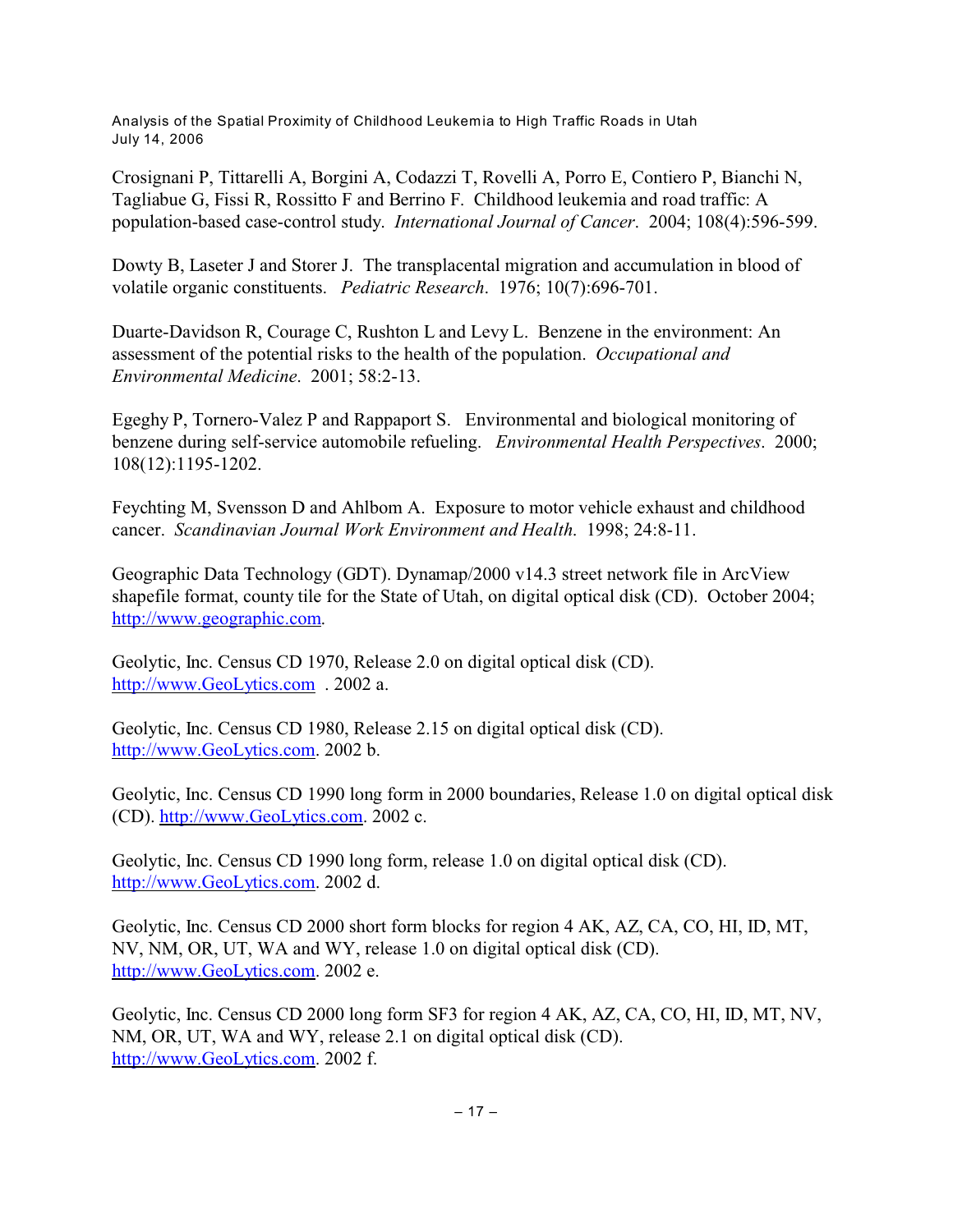Ghantous H and Danielsson B. Placental transfer and distribution of toluene, xylene and benzene and their metabolites during gestation in mice. *Biological Research in Pregnancy Perinatology*. 1986; 7(3):98-105.

Gilbert H, Woodhouse S, Stieb D and Brook J. Ambient nitrogen dioxide and distance from a major highway. *Science of the Total Environment*. 2003; 312(1-3):43-46.

Gilbert H, Goldberg M, Beckerman B, Brook J and Jerrett M. Assessing spatial variability of ambient nitrogen dioxide in Montreal, Canada, with a land-use regression model. *Journal of the Air and Waste Management Association*. 2005; 55(8):1059-1063.

Harrison R, Leung P, Somervaille L, Smith R and Gilman E. Analysis of incidence of childhood cancer in the West Midlands of the United Kingdom in relation to proximity to main roads and petrol stations. *Occupational and Environmental Medicine*. 1999; 56(11):774-780.

Information Technology Library (ITL). Federal information processing standards (FIPS): Counties and equivalent entities of the United States, its possessions, and associated areas. FIPS Publication 6-4 with changes. National Institute for Standards and Technology. August 31, 1990; <http://www.itl.nist.gov/fipspubs/fip55-3.htm>.

International Agency for Research on Cancer (IARC). Benzene. In *Monographs on the Evaluation of the Carcinogenic Risk of Chemicals to Man*. 1982;29:93-94.

International Agency for Research on Cancer (IARC). Benzene (Group 1). In *Monographs on the Evaluation of the Carcinogenic Risk of Chemicals to Man*. 1987; Suppl 7:120-122.

International Agency for Research on Cancer (IARC). Gasoline (Group 2B). In *Monographs on the Evaluation of the Carcinogenic Risk of Chemicals to Man*. 1989; 45:159-1962.

Knapp K, Tejada S, Cadle S, Lawson D and Snow R. Central Carolina vehicle particulate emission study. Final Report. U.S. Environmental Protection Agency, Research Triangle Park, North Carolina. 2000.

Lamb L. Fact sheet: Childhood leukemia. *Patient-Centered Guides*. On the Internet at [Http://www.onconurse.com](#page-17-0). 2004.

<span id="page-17-0"></span>Landrigan P, Kimmel C, Correa A and Eskenazi B. Children's health and the environment: Public health issues and challenges for risk assessment. *Environmental Health Perspectives*. 2004; 112(2):257-265.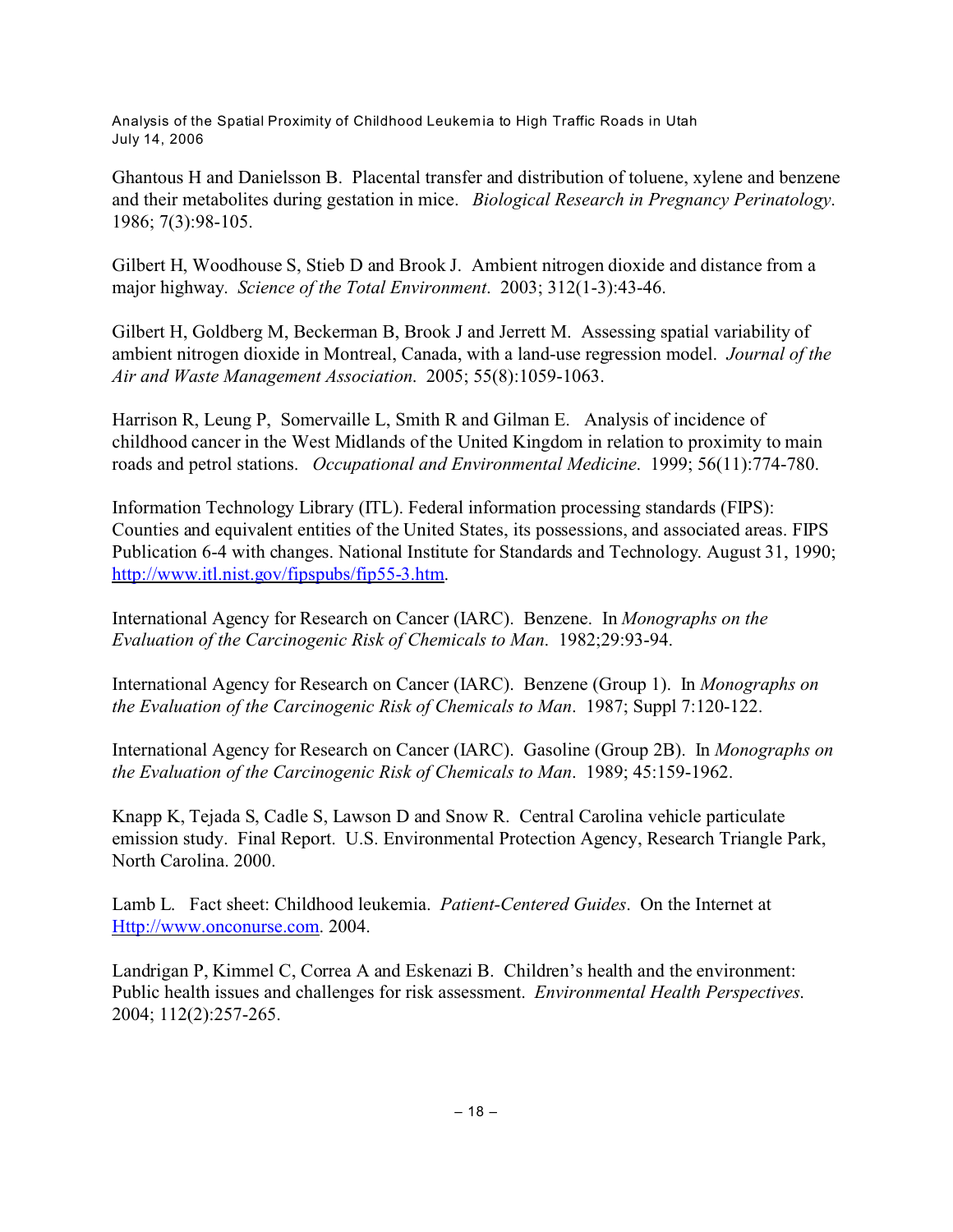Langholtz B, Ebi K, Thomas C, Peters J and London S. Traffic density and risk of childhood leukemia in a Los Angeles case-control study. *Annals of Epidemiology*. 2002; 12:482-487.

Levy J, Bennett D, Melly S and Spengler J. Influence of traffic patterns on particulate matter and polycyclic aromatic hydrocarbon concentrations in Roxbury, Massachusetts. *Journal of Exposure Analysis and Environmental Epidemiology*. 2003; 13(5):364-371.

Ma X, Buffler P, Gunier R, Dahl G, Smith M, Reinier K and Reynolds P. Critical windows of exposure to household pesticides and risk of childhood leukemia. *Environmental Health Perspectives*. 110(9):955-960.

McConnel R, Berhan K, Yao L, Jerret M, Lurmann F, Gilliland F, Kunzli N, Gauderman J, Avol E, Thomas D and Peters J. Traffic, susceptibility, and childhood asthma. *Environmental Health Perspectives*. 2006; 114(5):766-772.

McNally R, Alston R, Cairns D, Eden O and Birch J. Geographic and ecologic analysis of childhood acute leukaemias and lymphomas in north-west England. *British Journal of Haematology*. 2003; 123(1):60-65.

Nordlinder R and Jarvholm B. Environmental exposure to gasoline and leukemia in children and young adults–an ecology study. *International Archives of Occupational and Environmental Health*. 1997; 70(1):57-60.

Payne-Sturges D, Burke T, Breysse P, Diener-West M and Buckley T. Personal exposure meets risks assessment: A comparison of measured and modeled exposures risks in an urban community. *Environmental Health Perspectives*. 2004; 112(5):589-598.

Pearson R, Wachtel H and Ebi K. Distance-weighted traffic density in proximity to a home is a risk factor for leukemia and other childhood cancers. *Journal of the Air and Waste Management Association*. 2000; 50(2):175-180.

Raaschou-Nielsen O, Hertel O, Thomsen B and Olsen J. Air pollution from traffic at the residence of children with cancer. *American Journal of Epidemiology*. 2001; 153(5):433-443.

Reynolds P, Elkin E, Scalf R, Von Behren J and Neutra R. A case-control pilot study of traffic exposures and early childhood leukemia using a geographic information system. *Bioelectromagnetics*. 2001;Suppl 5:S58-S68.

Reynolds P, Von Behren J, Gunier R, Goldberg D, Hertz A and Smith D. Traffic patterns and childhood incidence rates in California, United Sates. *Cancer Causes and Control*. 2002; 13:665-673.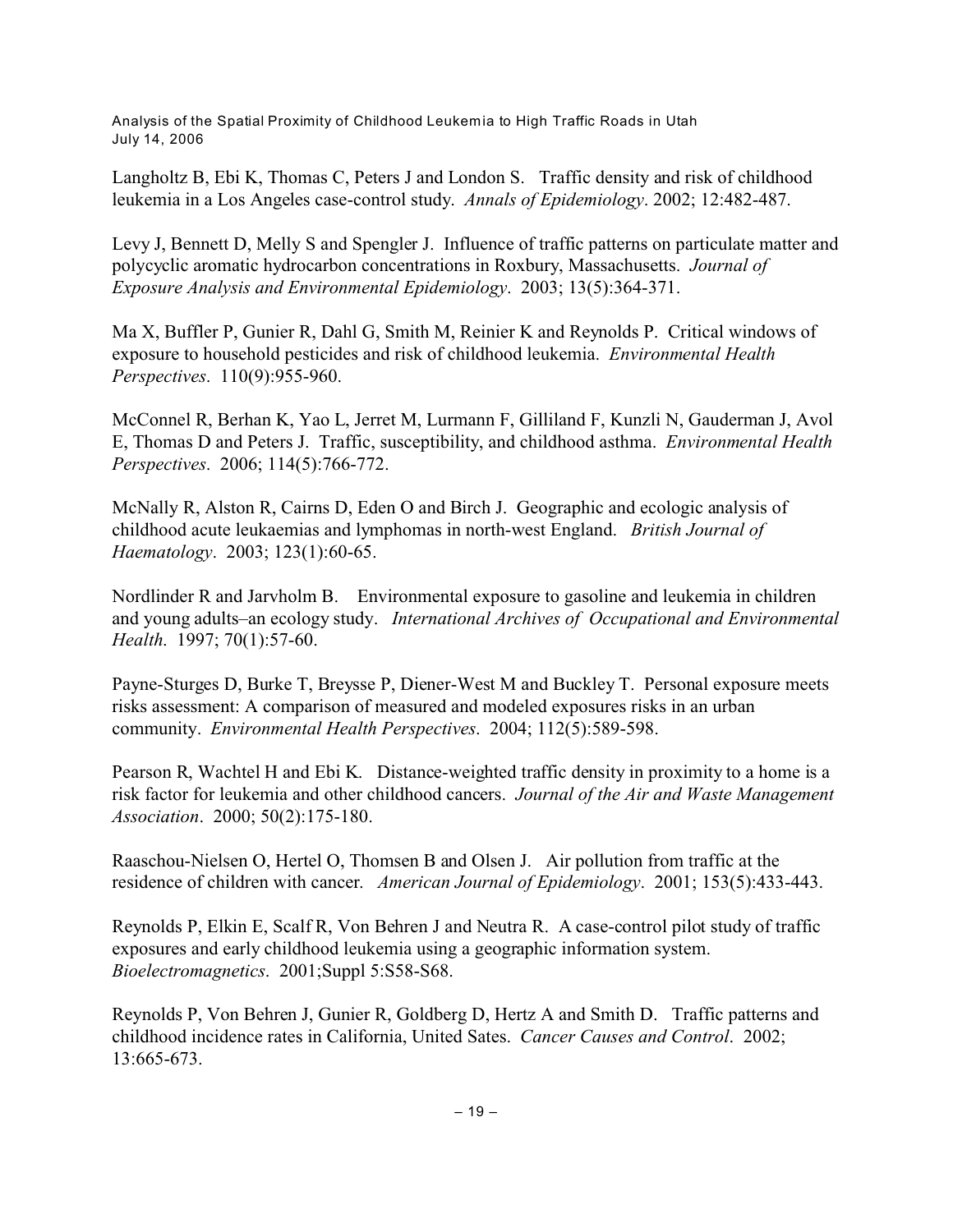Reynolds P, Von Behren J, Gunier R, Goldberg D, Hertz A and Smith D. Childhood cancer incidence rates and hazardous air pollutants in California: An exploratory analysis. *Environmental Health Perspectives*. 2003; 111(4):663-668.

Reynolds P, Von Behren J, Gunier R, Goldberg D and Hertz A. Residential exposure to traffic in California and childhood cancer. *Epidemiology.* 2004;15(1):6-12.

Ries L, Smith M, Gurney J, Linet M, Tamra T, Young J and Bunin G (eds). Chapter 1: Leukemia. In *Cancer Incidence and Survival among Children and Adolescents: United States SEER Program 1975-1995*, National Cancer Institute, SEER Program. NIH Pub. No. 99-4649. Bethesda, MD, 1999; pp 17-34.

Robison L, Buckley J and Bunin G. Assessment of environmental and genetic factors in the etiology of childhood cancers: The Children's Cancer Group Epidemiology Program. *Environmental Health Perspectives*. 1995; 103(Supp 6):111-116.

Rothman N, Bechtold W, Yin S-N, Dosemeci M, Li G-L, Wang Y-Z, Griffith W, Smith M and Hayes R. Urinary excretion of phenol, catechol, hydroquinone, and muconic acid by workers occupationally exposed to benzene. *Occupational and Environmental Medicine*. 1998; 55(2):705-711.

SAS Institute. Section 23: Odds ratio and relative risks for 2x2 tables. In Chapter 26: The FREQ Procedure, *SAS/STAT User's Guide*. 1998. SAS Institute Inc., Cary, NC.

Savitz D and Feingold L. Association of childhood cancer with residential traffic density. *Scandinavian Journal of Work Environment and Health*. 1989; 15:360-363.

Shu Z, Stewart P, Wen W-Q, Han D, Potter J, Buckley J, Heineman E and Robison L. Parental occupational exposure to hydrocarbons and risk of acute lymphocytic leukemia in offspring. *Cancer Epidemiology*. 1999; 8:783-791.

Smith M. The mechanism of benzene-induced leukemia: A hypothesis and speculations on the causes of leukemia. *Environmental Health Perspectives*. 1996; 104(Suppl 6):1219-1225.

Smith M and Zhang L. Biomarkers of leukemia risk: Benzene as a model. *Environmental Health Perspectives*. 1998; 106(Suppl 4):937-946.

Steffen C, Auclerc M, Auvrignon A, Baruchel A, Kebaili K, Lambilliotte A, Leverger G, Sommelet D, Vilmer E, Hemon D and Clavel J. Acute childhood leukemia and environmental exposure to potential sources of benzene and other hydrocarbons; a case-control study. *Occupational and Environmental Medicine*. 2004; 61(9):773-8.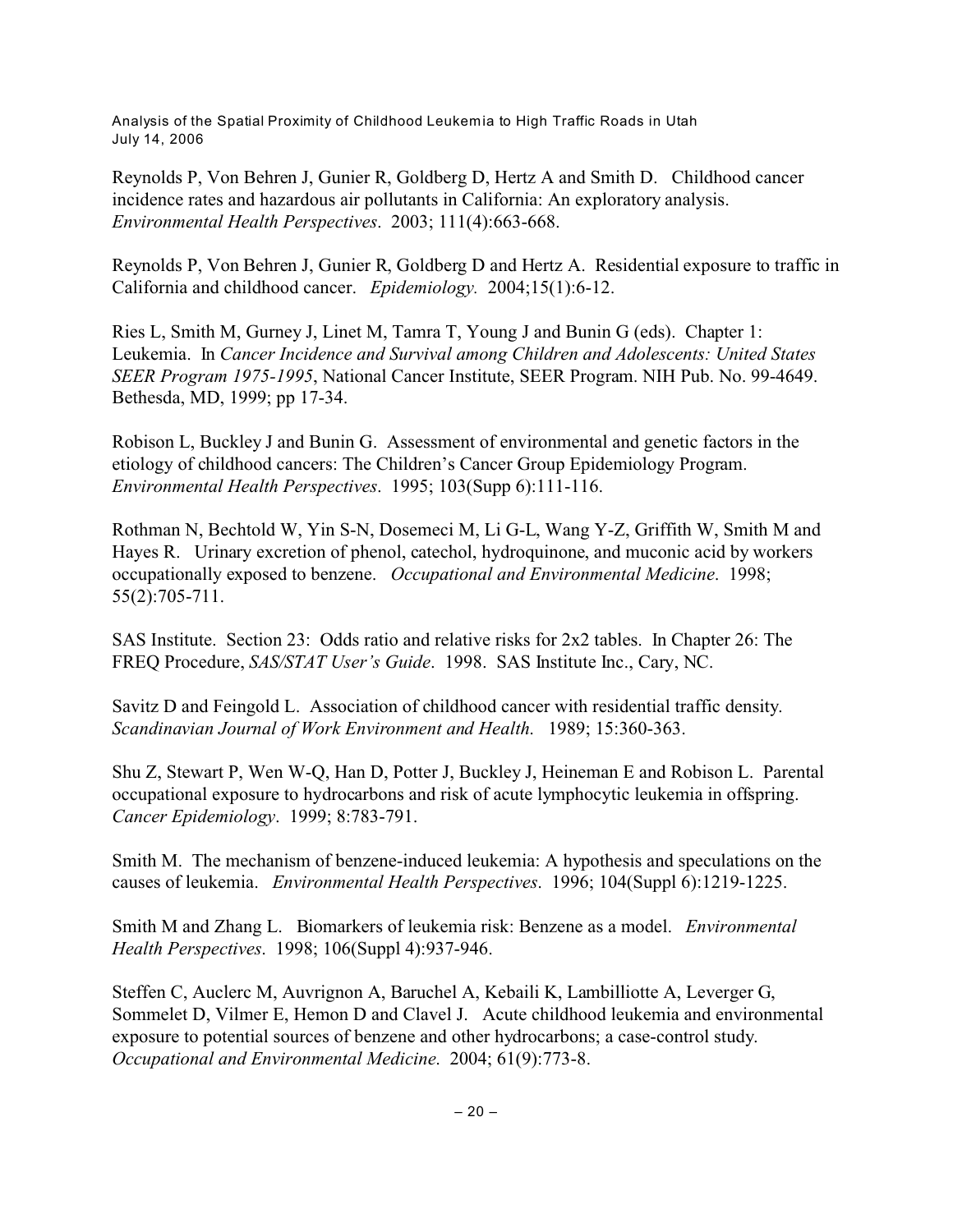U.S. Census Bureau (USCB). Appendix A: Geographic terms and concepts, in summary file 3: 2000 census population and housing, technical documentation. SF3/14 RV. U.S. Department of Commerce, Biometrics and Statistics Administration. August 2004; [http://www.census.gov/prod/cen2000/doc/sf3.pdf](http://www.census.gov/prod/cen2000/doc/sf3.pdf.html).

U.S. Environmental Protection Agency (EPA). June-September, 6-9 AM, ambient-air benzene concentrations in 39 US cities, 1984-1986. Report No. PB-87-191532/XAB; EPA-600/D-87/160. Research Triangle Park, NC. May 1, 1987.

U.S. Environmental Protection Agency (EPA). Carcinogenic effects of benzene: An update. National Center for Environmental Assessment, Office of Research and Development, Washington, DC. EPA/600/P-97/001F, April 1998.

U.S. Environmental Protection Agency (EPA). Benzene (CASRN 71-43-2). Integrated Risk Information System (IRIS) website. January 19, 1999; Data available at [http://www.epa.gov/iriswebp/iris/index.html](#page-20-0).

Utah Cancer Registry (UCR). Utah cancer registry data in electronic data file for 1973 through 2001. University of Utah, Health Science Center. June 2004; <http://uuhsc.utah.edu/ucr/index.html>.

Van Atten C, Brauer M, Funk T, Gilbert N, Graham L, Kaden D, Miller P, Bracho L, Wheeler A and White R. Assessing population exposures to motor vehicle exhaust. *Reviews of Environmental Health*. 2005; 20(3):195-214.

Wallace L, Pellizzari E, Hartwell T, Perritt R and Ziefenfus R. Exposure to benzene and other volatile compounds from active and passive smoking. *Archives of Environmental Health*. 1987; 42(5):272-279.

Wallace L. Major sources of benzene exposure. *Environmental Health Perspectives*. 1989; 82(7):165-169.

Wallace L. Environmental exposure to benzene: An update. *Environmental Health Perspectives*. 1996; 104(Suppl 6):1129-1136.

<span id="page-20-0"></span>Weaver V, Davoli C, Heller P, Fitzwilliam A, Peters H, Sunyer J, Murphy S, Goldstein G and Groopman J. Benzene exposure, assessed by urinary trans,trans-muconic acid, in urban children with elevated blood lead levels. *Environmental Health Perspectives*. 1996; 104(3):318-323.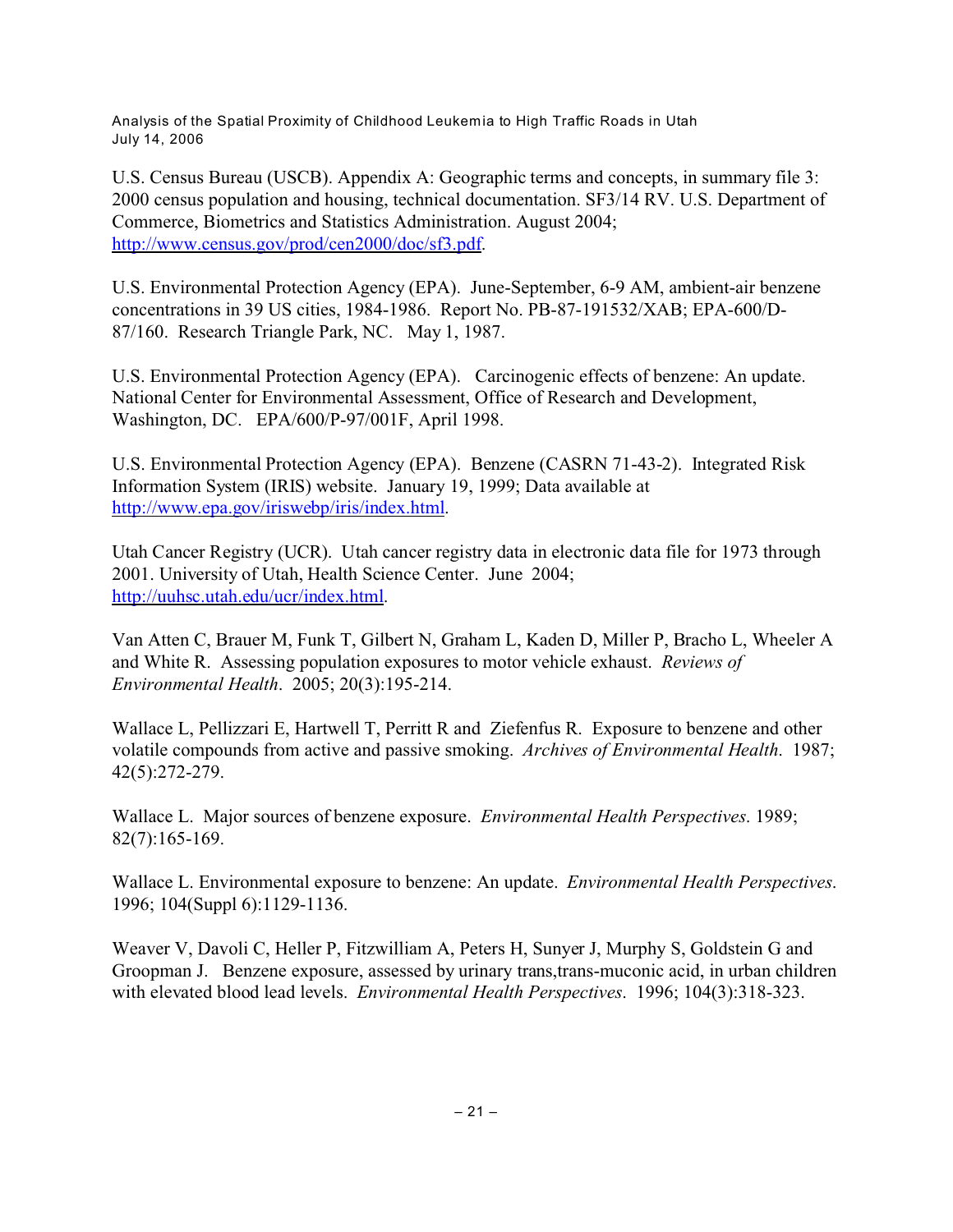Weaver V, Buckley T and Groopman J. Lack of specificity of trans, trans-muconic acid as a benzene biomarker after ingestion of sorbic acid-preserved foods. *Cancer Epidemiology, Biomarkers and Prevention*. 2000; 9:749-755.

Weisel C, Yu R, Roy A and Georgopoulos P. Biomarkers of environmental benzene exposure. *Environmental Health Perspectives.* 1996; 104(Suppl 6):1141-1146.

Witz G, Zhang Z and Goldstein B. Reactive ring-opened aldehyde metabolites in benzene hematotoxicity. *Environmental Health Perspectives*. 1996; 104(Suppl 6):1195-1199.

Yoon B-I., Hirabayashi Y, Kawasaki Y, Kodama Y, Kaneko T, Kanno J, Kim D-Y, Fujii-Kuriyama Y and Inoue T. Aryl hydrocarbon receptor mediates benzene-induced hematotoxicity. *Toxicological Sciences*. 2002;70:150-156.

Zhu Y, Hinds W, Kim S and Sioutas C. Concentration and size distribution of ultrafine particles near a major highway. *Journal of the Air and Waste Management Association*. 2002; 52(9):1032-1042.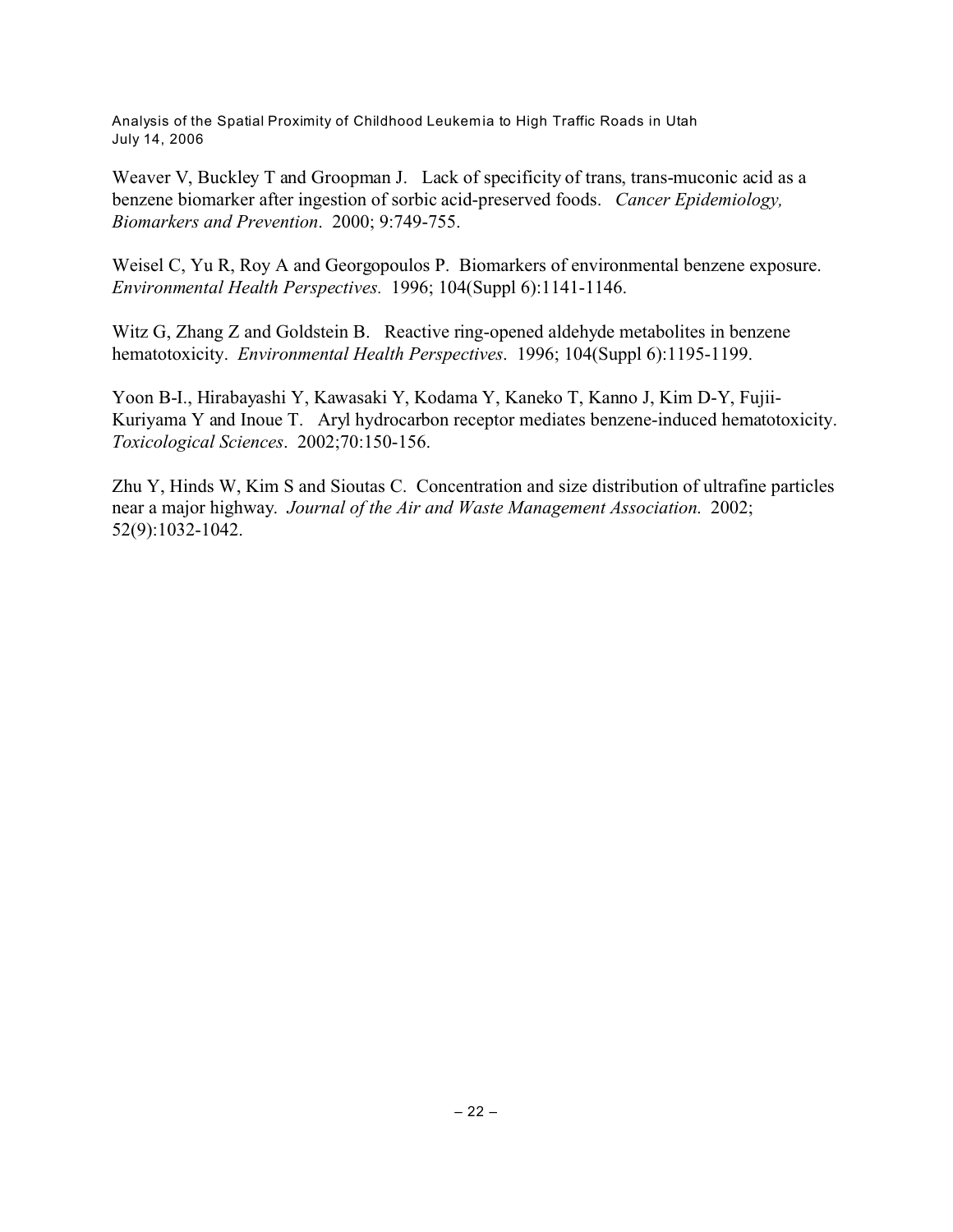# **FIGURES AND TABLES**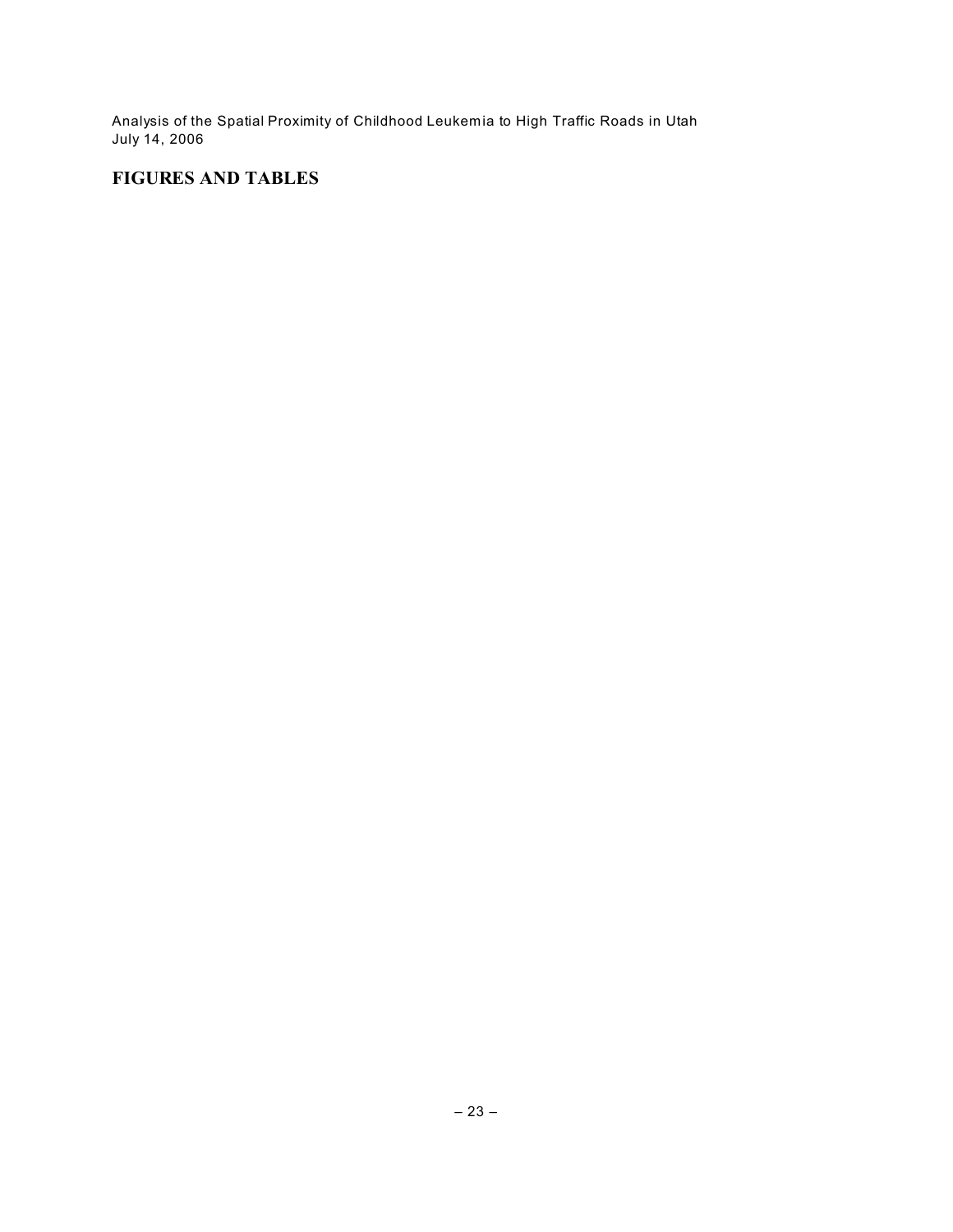Figure 1. Four Utah Urban Counties (Weber, Davis, Salt Lake and Utah) in the Study Area for Analysis of the Spatial Proximity of Childhood Leukemia to High Traffic Roads from 1973 to 2001.

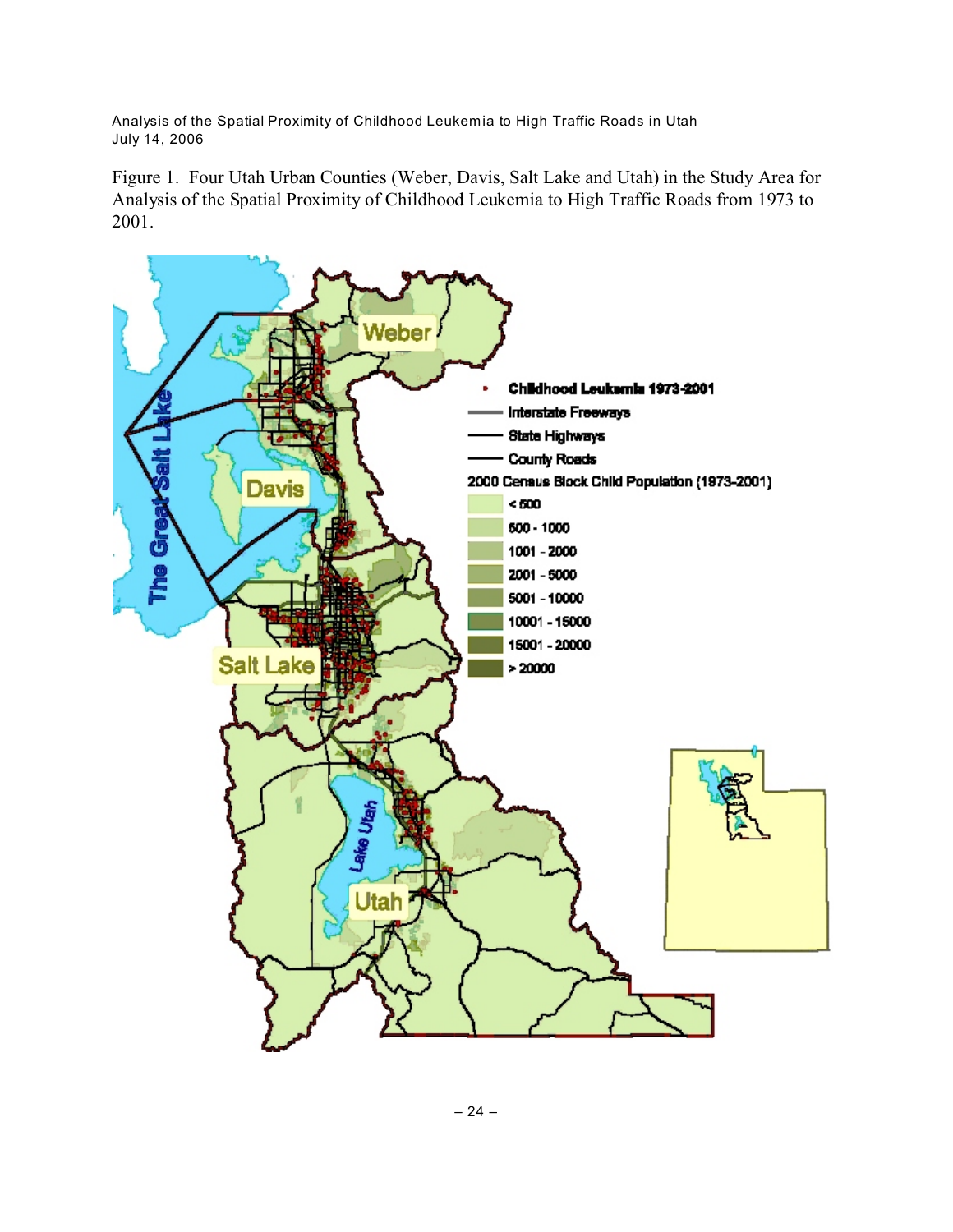Figure 2. Distribution of Kilometers or High Traffic Density Roads in Four Utah Urban Counties (Davis, Salt Lake, Utah, and Weber) by Car Density Levels as of 2002. Includes Only Roads that Annual 24-Hour Traffic Density Measures are made by the Utah Department of Transportation.

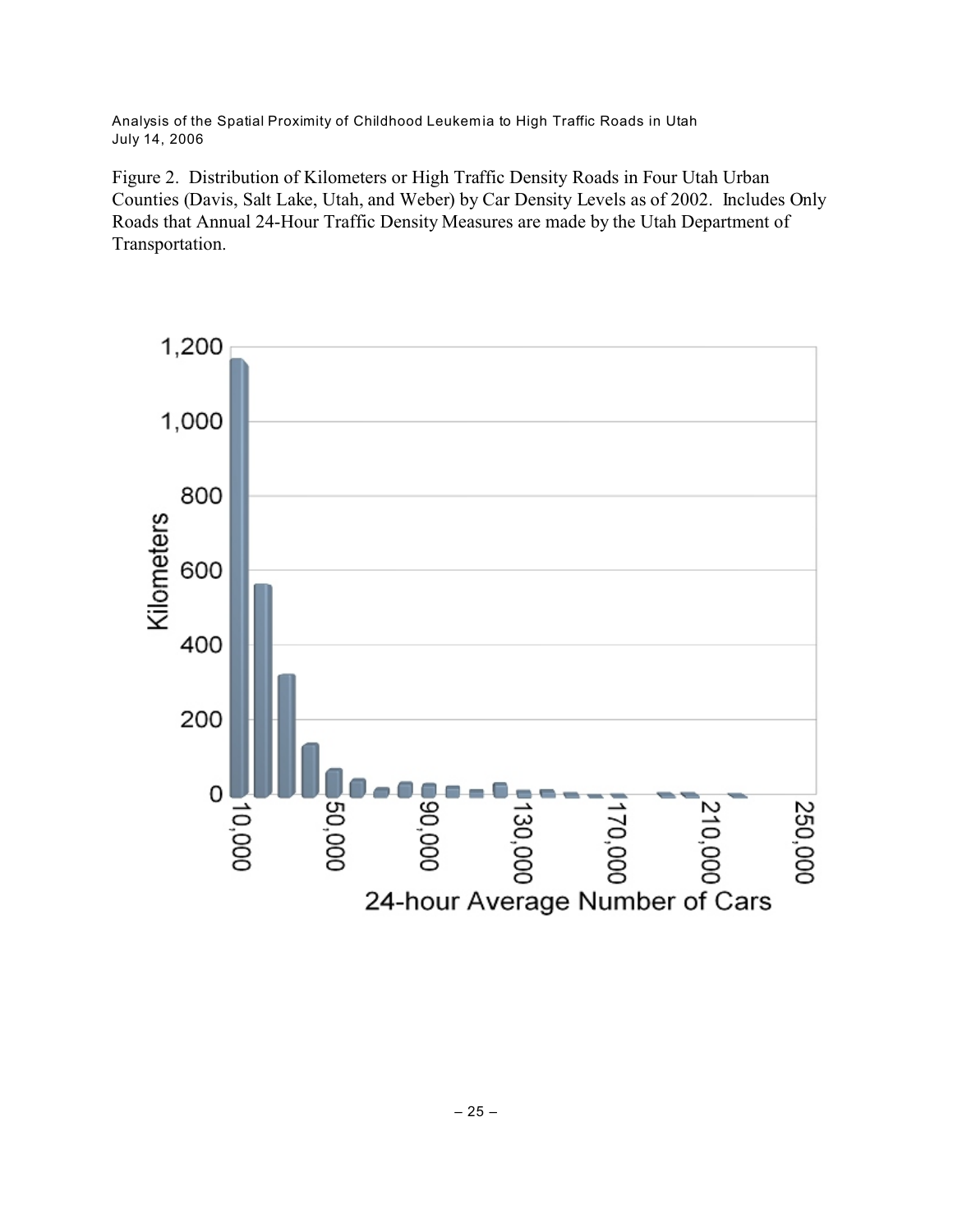Table 1. Modeled Concentrations of Benzene in the Ambient Air from Automobile Emissions at Varying Distances from a Road Segment using a Simple Line Dispersion Model (Turner 1994) for Different Levels of 24-Hour Average Car Density.

| 24-hour     |       |       |       |      |                |                                                 |      |      |      |      |      |
|-------------|-------|-------|-------|------|----------------|-------------------------------------------------|------|------|------|------|------|
| Average     |       |       |       |      | Distance $(m)$ |                                                 |      |      |      |      |      |
| Car Density | 5     | 10    | 20    | 50   | 100            | 125                                             | 150  | 175  | 200  | 250  | 300  |
|             |       |       |       |      |                | <u>Concentration</u> ( $\mu$ g/m <sup>3</sup> ) |      |      |      |      |      |
| 500         | 0.13  | 0.08  | 0.04  | 0.02 | 0.01           |                                                 |      |      |      |      |      |
| 1,000       | 0.27  | 0.15  | 0.08  | 0.03 | 0.02           | 0.01                                            |      |      |      |      |      |
| 2,000       | 0.55  | 0.30  | 0.16  | 0.07 | 0.03           | 0.03                                            | 0.02 | 0.02 | 0.02 | 0.01 |      |
| 5,000       | 1.37  | 0.76  | 0.40  | 0.17 | 0.08           | 0.07                                            | 0.06 | 0.05 | 0.04 | 0.03 | 0.03 |
| 10,000      | 2.74  | 1.51  | 0.80  | 0.33 | 0.17           | 0.13                                            | 0.11 | 0.10 | 0.08 | 0.07 | 0.06 |
| 20,000      | 5.48  | 3.03  | 1.60  | 0.66 | 0.33           | 0.27                                            | 0.22 | 0.19 | 0.17 | 0.13 | 0.11 |
| 50,000      | 13.70 | 7.57  | 3.99  | 1.65 | 0.84           | 0.67                                            | 0.56 | 0.48 | 0.42 | 0.34 | 0.28 |
| 100,000     | 27.40 | 15.14 | 7.99  | 3.31 | 1.67           | 1.34                                            | 1.12 | 0.96 | 0.84 | 0.67 | 0.56 |
| 200,000     | 54.86 | 30.28 | 15.98 | 6.61 | 3.34           | 2.68                                            | 2.24 | 1.92 | 1.68 | 1.35 | 1.12 |
| 300,000     | 82.21 | 45.42 | 23.97 | 9.92 | 5.02           | 4.02                                            | 3.36 | 2.88 | 2.52 | 2.02 | 1.68 |

Model based on 35 mg benzene emitted per vehicle mile. Average 24-hour vehicle density per road segment ranges from 245 to 286,490 vehicles.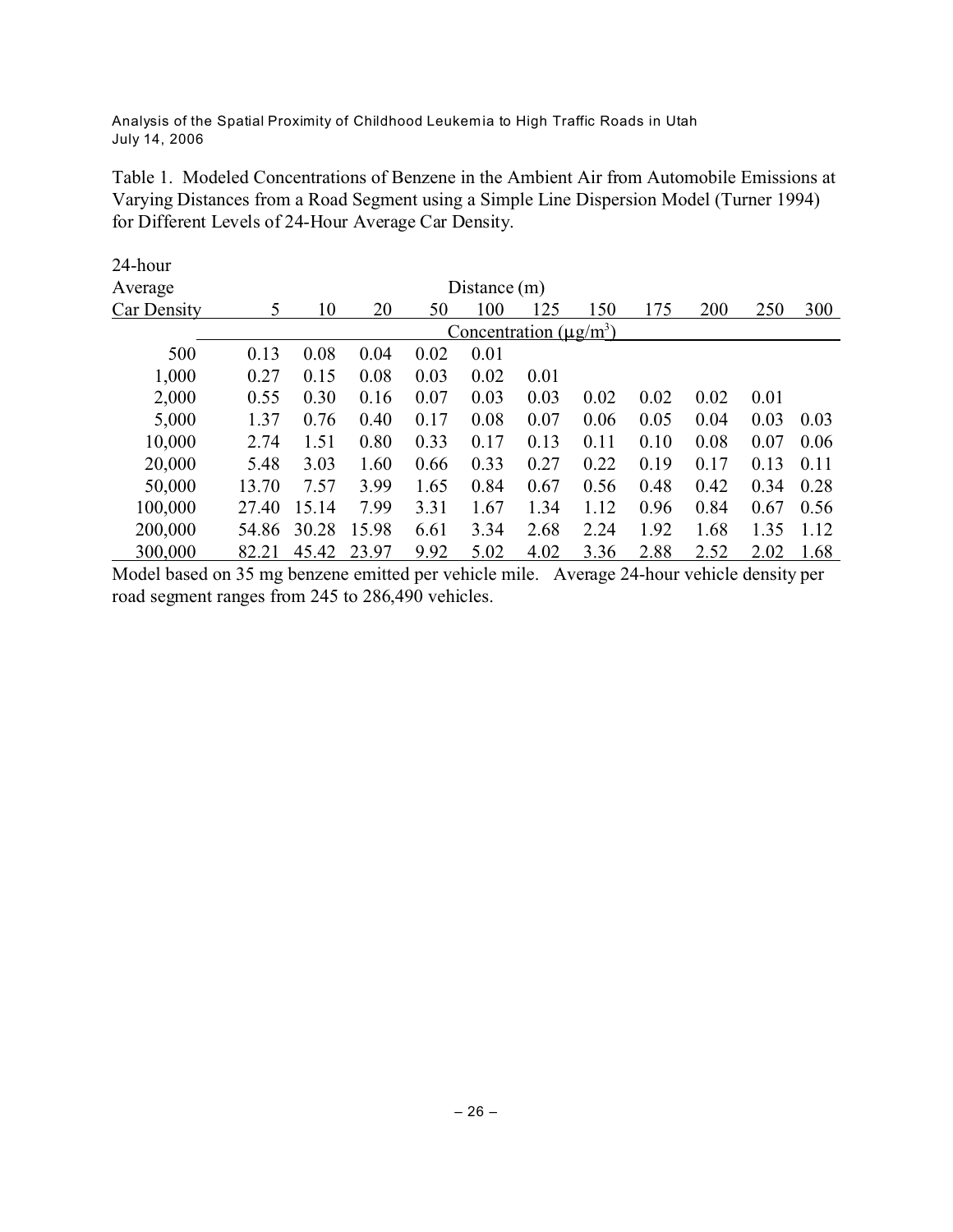Table 2. Modeled Dispersion of Benzene from Vehicle Exhaust from high traffic density roads in Davis, Weber, Utah and Salt Lake Counties in Utah, based on the 2003 annual 24-hour traffic density per road segment.

| Modeled       | Road          | Mean     | Standard  |      | Range       |
|---------------|---------------|----------|-----------|------|-------------|
| Concentration | Segments      | Distance | Deviation | Min  | Max         |
| $(\mu g/m^3)$ | $(n = 1,436)$ | (m)      | (m)       |      | (m)         |
| 0.1           | 1,436         | 368.56   | 464.38    | 2.97 | $4,846.32*$ |
| 0.5           | 1,433         | 72.77    | 92.88     | 0.00 | $968.33*$   |
| 1.0           | 1,356         | 35.82    | 42.20     | 0.00 | 483.58 *    |
| 1.5           | 1,352         | 23.51    | 30.93     | 0.00 | $321.99*$   |
| 2.0           | 1,343         | 17.36    | 23.19     | 0.00 | 241.20      |
| 2.5           | 1,333         | 13.67    | 18.54     | 0.00 | 192.73      |
| 3.0           | 1,318         | 11.21    | 15.44     | 0.00 | 160.41      |
| 3.5           | 1,306         | 9.45     | 13.22     | 0.00 | 137.33      |
| 4.0           | 1,292         | 8.14     | 11.56     | 0.00 | 120.01      |
| 4.5           | 1,282         | 7.12     | 10.26     | 0.00 | 106.55      |
| 5.0           | 1,260         | 6.30     | 9.23      | 0.00 | 95.78       |

Model based on 35 mg benzene emitted per vehicle mile. Average 24-hour vehicle density per road segment ranges from 245 to 286,490 vehicles.

\* Distance constrained to 300 meters ((Zhu et. al. 2002, Gilbert et. al. 2003, Levy et al 2003, Gilbert et. al. 2005).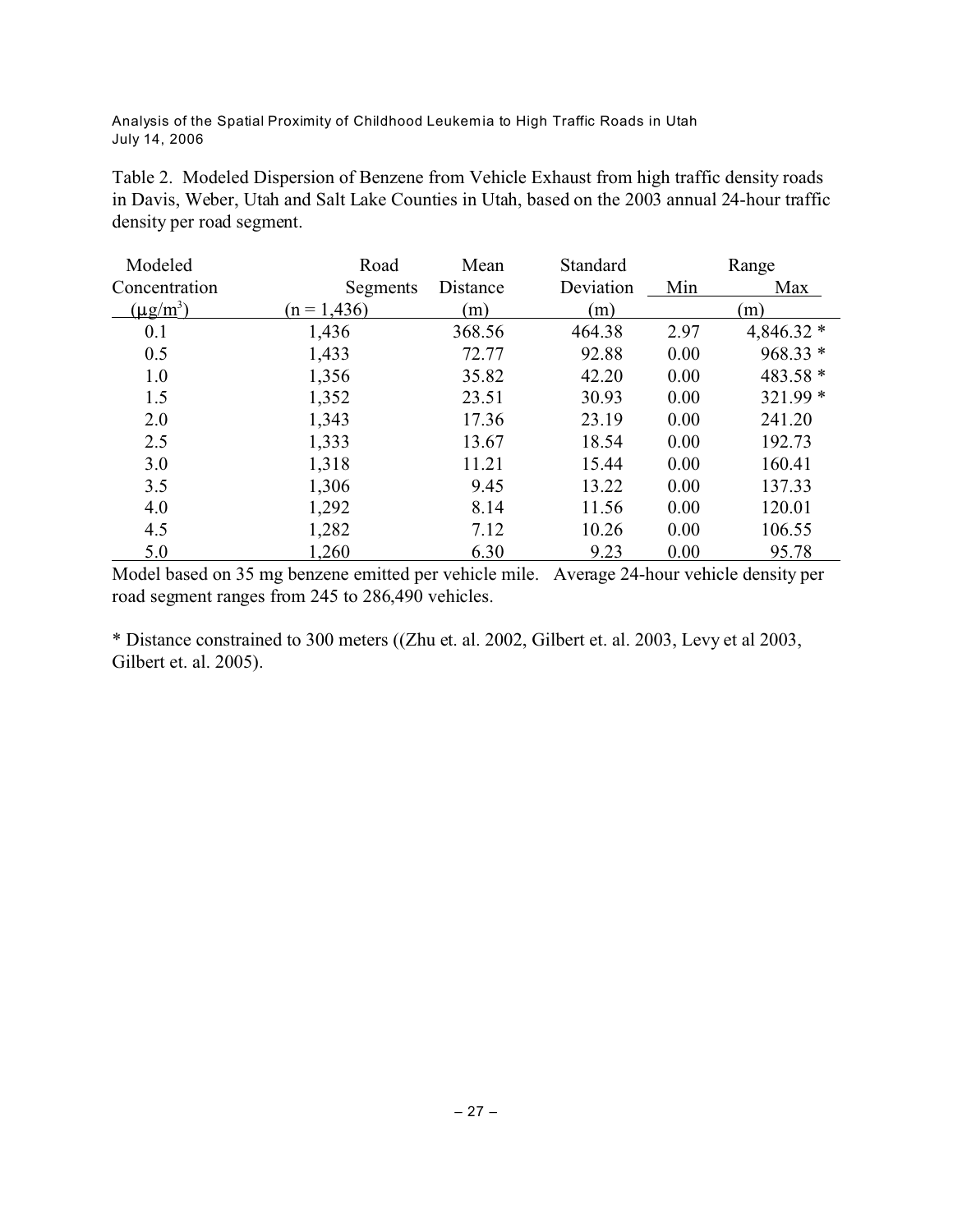Table 3. Relative Risk for Childhood Leukemia (all types and myelogenous) among Children Living in Close Spatial Proximity to High Traffic Roads in Four Urban Utah Counties (Davis, Salt Lake, Utah and Weber) between 1973 and 2001. Populations of Children were Assigned to Proximity Exposure Zones by the Intersect Method (see text).

|                 | <b>CENSUS</b> |                  |                        |                 |                  |        |
|-----------------|---------------|------------------|------------------------|-----------------|------------------|--------|
| <b>DISTANCE</b> | <b>BLOCKS</b> | <b>CASES</b>     | <b>POPULATION</b>      | <b>RELATIVE</b> | 95%CONFIDENCE    |        |
| (meters)        | (count)       | (count)          | $(p-y)$                | <b>RISK</b>     | <b>INTERVALS</b> |        |
|                 |               |                  |                        |                 |                  |        |
|                 |               |                  | All Childhood Leukemia |                 |                  |        |
| All             | 28,279        | 465              | 11,212,093             |                 |                  |        |
| $0 - 30$        | 7,735         | 200              | 4,351,416              | 1.38            | $1.08 -$<br>1.77 | $\ast$ |
| $30 - 60$       | 1,211         | 11               | 504,720                | 0.66            | $0.35 -$<br>1.23 |        |
| $60 - 90$       | 1,338         | 24               | 534,185                | 1.35            | $0.86 -$<br>2.12 |        |
| 90-120          | 1,329         | 34               | 560,713                | 1.83            | $1.23 -$<br>2.71 | $\ast$ |
| 120-150         | 1.117         | 26               | 497,227                | 1.58            | $1.02 -$<br>2.43 | $\ast$ |
| 150-180         | 983           | 17               | 425,241                | 1.20            | 2.02<br>$0.72 -$ |        |
| 180-210         | 1,102         | 22               | 508,052                | 1.30            | $0.82 -$<br>2.08 |        |
| 210-240         | 957           | 19               | 440,263                | 1.30            | $0.79 -$<br>2.13 |        |
|                 |               |                  |                        |                 |                  |        |
| 240-270         | 782           | 9                | 325,774                | 0.83            | 1.65<br>$0.42 -$ |        |
| 270-300         | 626           | 10               | 263,173                | 1.14            | $0.60 -$<br>2.20 |        |
| >300            | 11,153        | 93               | 2,801,329              | 1.00            |                  |        |
|                 |               |                  | Myelogenous Leukemia   |                 |                  |        |
| All             | 28,279        | 67               | 11,212,093             |                 |                  |        |
| $0 - 30$        | 7,735         | 36               | 4,351,416              | 2.54            | $1.35 -$<br>4.80 | $\ast$ |
| $30 - 60$       | 1,211         | $\mathbf{1}$     | 504,720                | 0.61            | $0.08 -$<br>4.66 |        |
| $60 - 90$       | 1,338         | $\overline{4}$   | 534,185                | 2.30            | $0.75 -$<br>7.06 |        |
| 90-120          | 1,329         | $8\,$            | 560,713                | 4.39            | $1.82 - 10.59$   | $\ast$ |
| 120-150         | 1.117         | $\mathbf{1}$     | 497,227                | 0.62            | $0.08 -$<br>4.73 |        |
| 150-180         | 983           | $\overline{3}$   | 425,241                | 2.17            | $0.62 -$<br>7.61 |        |
| 180-210         | 1,102         | $\mathbf{1}$     | 508,052                | 0.61            | $0.08 -$<br>4.63 |        |
| 210-240         | 957           | $\overline{2}$   |                        | 1.40            | 6.19<br>$0.32 -$ |        |
|                 |               | $\boldsymbol{0}$ | 440,263                |                 |                  |        |
| 240-270         | 782           |                  | 325,774                |                 |                  |        |
| 270-300         | 626           | $\boldsymbol{0}$ | 263,173                |                 |                  |        |
| $>300$          | 11,153        | 13               | 3,998,324              | 1.00            |                  |        |

 $p-y =$  person years (1973-2001)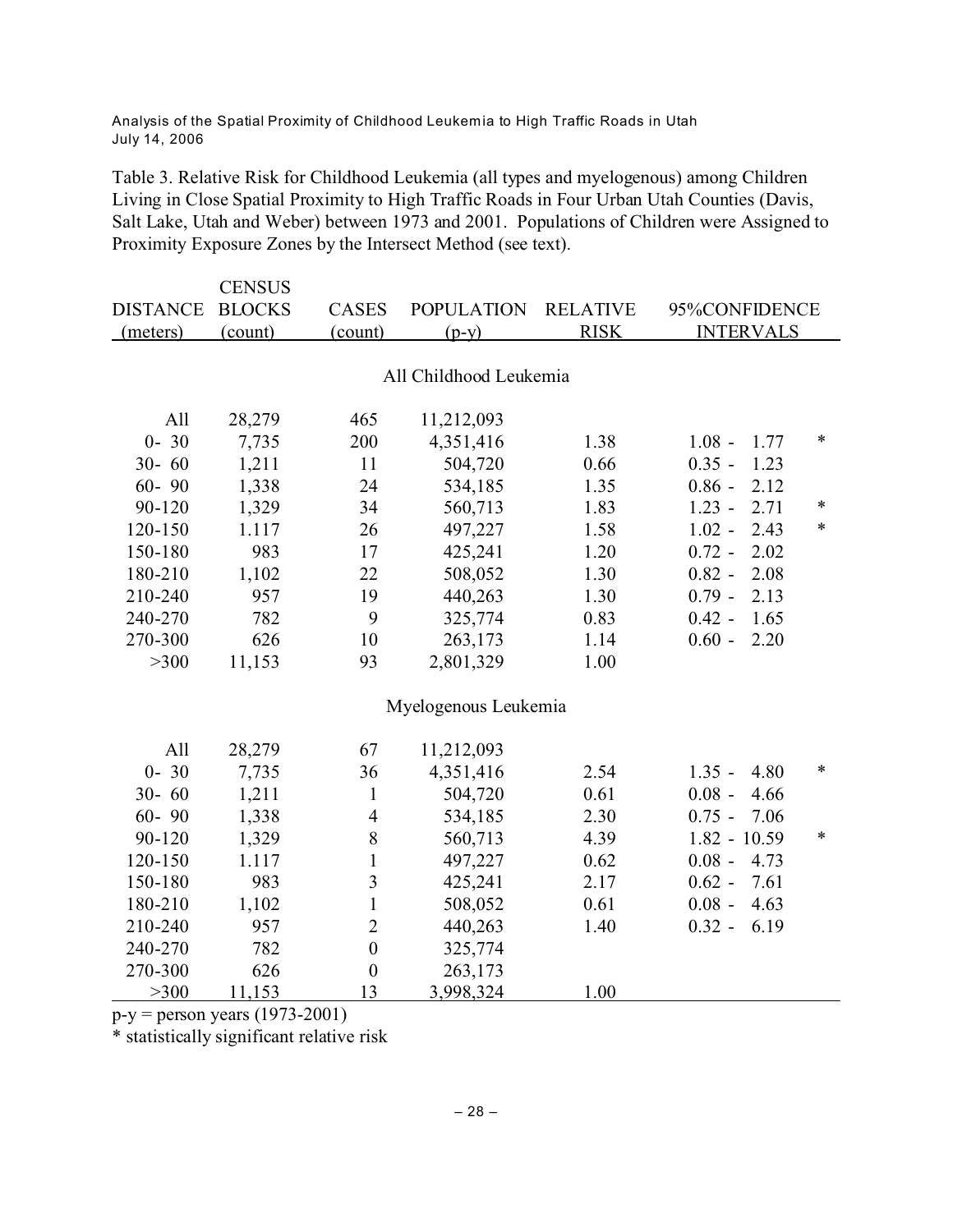Table 4. Relative Risk for Childhood Leukemia (all types and myelogenous) among Children Living in Close Spatial Proximity to High Traffic Roads in Four Urban Utah Counties (Davis, Salt Lake, Utah and Weber) between 1973 and 2001. Populations of Children were Assigned to Proximity Exposure Zones by the Centroid Point Method (see text).

|                 | <b>CENSUS</b> |                         |                        |                 |                       |
|-----------------|---------------|-------------------------|------------------------|-----------------|-----------------------|
| <b>DISTANCE</b> | <b>BLOCKS</b> | <b>CASES</b>            | <b>POPULATION</b>      | <b>RELATIVE</b> | 95%CONFIDENCE         |
| (meters)        | (count)       | (count)                 | $(p-y)$                | <b>RISK</b>     | <b>INTERVALS</b>      |
|                 |               |                         |                        |                 |                       |
|                 |               |                         | All Childhood Leukemia |                 |                       |
| All             | 28,279        | 465                     | 11,212,093             |                 |                       |
| $0 - 30$        | 1,952         | 39                      | 830,866                | 1.12            | $0.80 -$<br>1.58      |
| $30 - 60$       | 1,671         | 32                      | 728,890                | 1.05            | $0.72 -$<br>1.52      |
| $60 - 90$       | 1,586         | 28                      | 721,529                | 0.93            | $0.63 -$<br>1.38      |
| 90-120          | 1,480         | 22                      | 664.270                | 0.79            | $0.51 -$<br>1.23      |
| 120-150         | 1,440         | 25                      | 620,808                | 0.96            | 1.46<br>$0.64 -$      |
| 150-180         | 1,274         | 18                      | 552,207                | 0.78            | 1.26<br>$0.48 -$      |
| 180-210         | 1,144         | 24                      | 542,731                | 1.06            | $0.69 -$<br>1.61      |
| 210-240         | 1,079         | 18                      | 468,694                | 0.92            | 1.49<br>$0.57 -$      |
| 240-270         | 987           | 21                      | 468,575                | 1.07            | 1.68<br>$0.69 -$      |
| 270-300         | 971           | 25                      | 515,364                | 1.16            | 1.76<br>$0.77 -$      |
| >300            | 14,695        | 213                     | 5,098,159              | 1.00            |                       |
|                 |               |                         |                        |                 |                       |
|                 |               |                         | Myelogenous Leukemia   |                 |                       |
| All             | 28,279        | 67                      | 11,212,093             |                 |                       |
| $0 - 30$        | 1,952         | 10                      | 830,866                | 2.33            | $1.15 -$<br>∗<br>4.70 |
| $30 - 60$       | 1,671         | $\overline{4}$          | 728,890                | 1.06            | $0.38 -$<br>2.98      |
| $60 - 90$       | 1,586         | 5                       | 721,529                | 1.61            | $0.68 -$<br>3.82      |
| 90-120          | 1,480         | $\overline{c}$          | 664.270                | 0.58            | $0.14 -$<br>2.42      |
| 120-150         | 1,440         | $\overline{\mathbf{3}}$ | 620,808                | 0.93            | 3.04<br>$0.29 -$      |
| 150-180         | 1,274         | 5                       | 552,207                | 1.75            | 4.47<br>$0.69 -$      |
| 180-210         | 1,144         | $\overline{c}$          | 542,731                | 0.71            | 2.96<br>$0.17 -$      |
| 210-240         | 1,079         | $\overline{c}$          | 468,694                | 0.82            | $0.20 -$<br>3.43      |
| 240-270         | 987           | $\overline{4}$          | 468,575                | 1.65            | $0.59 -$<br>4.64      |
| 270-300         | 971           | $\overline{2}$          | 515,364                | 0.75            | $0.18 -$<br>3.12      |
| >300            | 11,153        | 35                      | 6,765,640              | 1.00            |                       |

 $p-y =$  person years (1973-2001)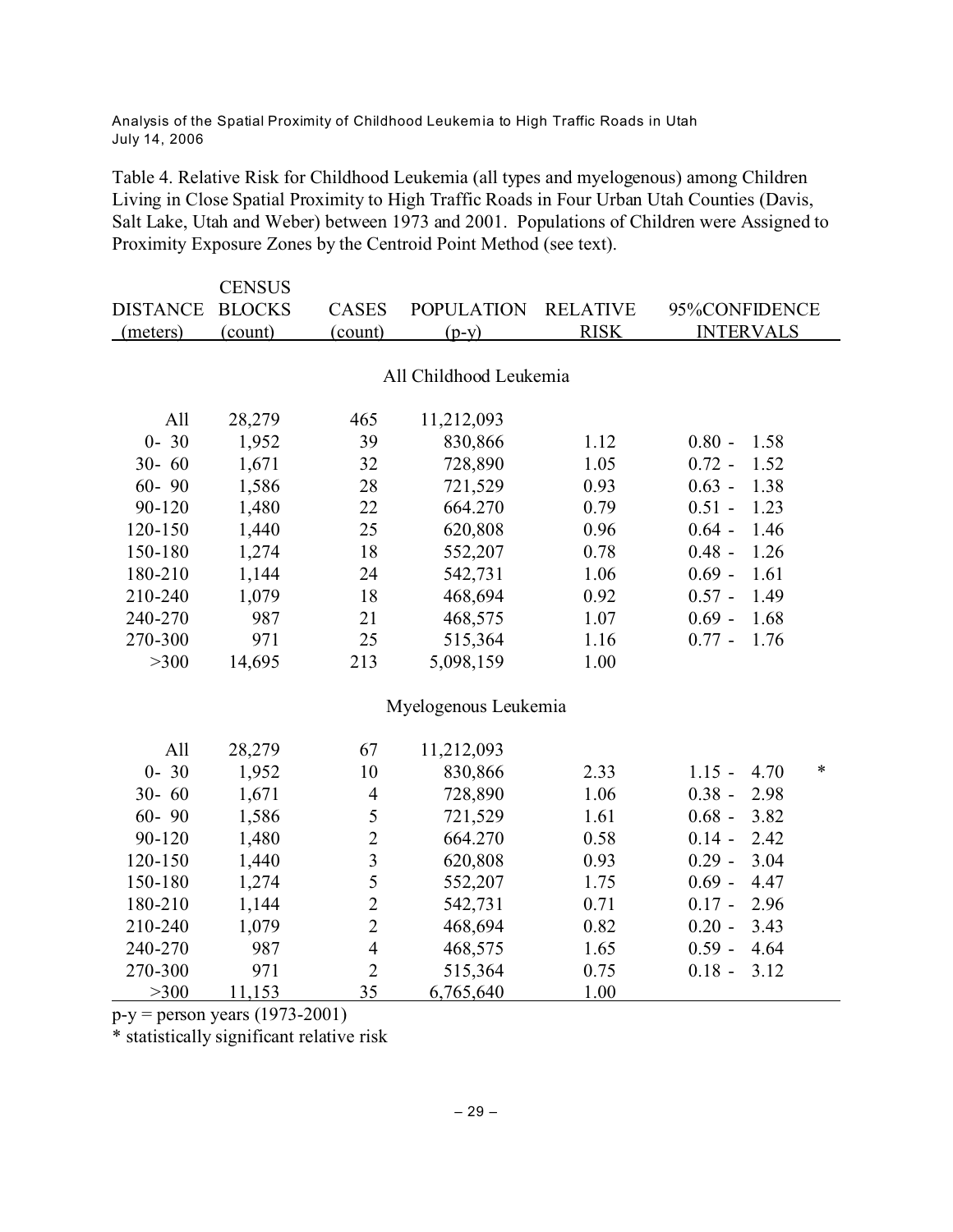Table 5. Relative Risk for Childhood Leukemia (all types) among Children Living in Areas with Different Modeled Air Concentrations Levels of Benzene from High Traffic Roads in Four Urban Utah Counties (Davis, Salt Lake, Utah and Weber) between 1973 and 2001. Populations of Children were Assigned to Proximity Exposure Zones by the Intersect Method (see text).

|                         | Census        |                |                        |             |                            |
|-------------------------|---------------|----------------|------------------------|-------------|----------------------------|
| Concentration           | <b>Blocks</b> | <b>CASES</b>   | <b>POPULATION</b>      | Relative    | 95% Confidence             |
| $(\mu g/m^3)$           | (count)       | (count)        | $(p-y)$                | <b>Risk</b> | Intervals                  |
|                         |               |                |                        |             |                            |
|                         |               |                | All Childhood Leukemia |             |                            |
| All                     | 28,279        | 465            | 11,212,093             |             |                            |
| $\geq 5.0$              | 1,803         | 27             | 911,957                | 0.86        | $0.57 -$<br>1.30           |
| $4.0 - 5.0$             | 839           | 24             | 556,987                | 1.23        | $0.79 -$<br>1.92           |
| $3.0 - 4.0$             | 1,061         | 33             | 595,758                | 1.59        | 2.34<br>$1.08 -$<br>$\ast$ |
| $2.0 - 3.0$             | 1,702         | 41             | 908,601                | 1.29        | $0.90 -$<br>1.85           |
| $1.0 - 2.0$             | 2,795         | 73             | 1,471,804              | 1.42        | 1.91<br>$1.06 -$<br>∗      |
| $0.1 - 1.0$             | 8,129         | 158            | 3,642,980              | 1.24        | $0.97 -$<br>1.59           |
| un-exposed $(\leq 0.1)$ | 11,950        | 109            | 3,124,006              | 1.00        |                            |
|                         |               |                | Myelogenous Leukemia   |             |                            |
| All                     | 28,279        | 67             | 11,212,093             |             |                            |
| $\geq 5.0$              | 1,803         | $\overline{4}$ | 911,957                | 1.52        | $0.47 -$<br>0.49           |
| $4.0 - 5.0$             | 839           | 5              | 556,987                | 3.12        | 9.30<br>$1.04 -$<br>$\ast$ |
| $3.0 - 4.0$             | 1,061         | 3              | 595,758                | 1.75        | $0.47 -$<br>6.46           |
| $2.0 - 3.0$             | 1,702         | 9              | 908,601                | 3.44        | $1.36 -$<br>8.66<br>∗      |
| $1.0 - 2.0$             | 2,795         | 16             | 1,471,804              | 3.77        | $1.67 -$<br>8.54<br>∗      |
| $0.1 - 1.0$             | 8,129         | 21             | 3,642,980              | 2.00        | $0.92 -$<br>4.37           |
| $un-exposed (\leq 0.1)$ | 11,950        | 9              | 3,124,006              | 1.00        |                            |

 $p-y =$  person years (1973-2001)